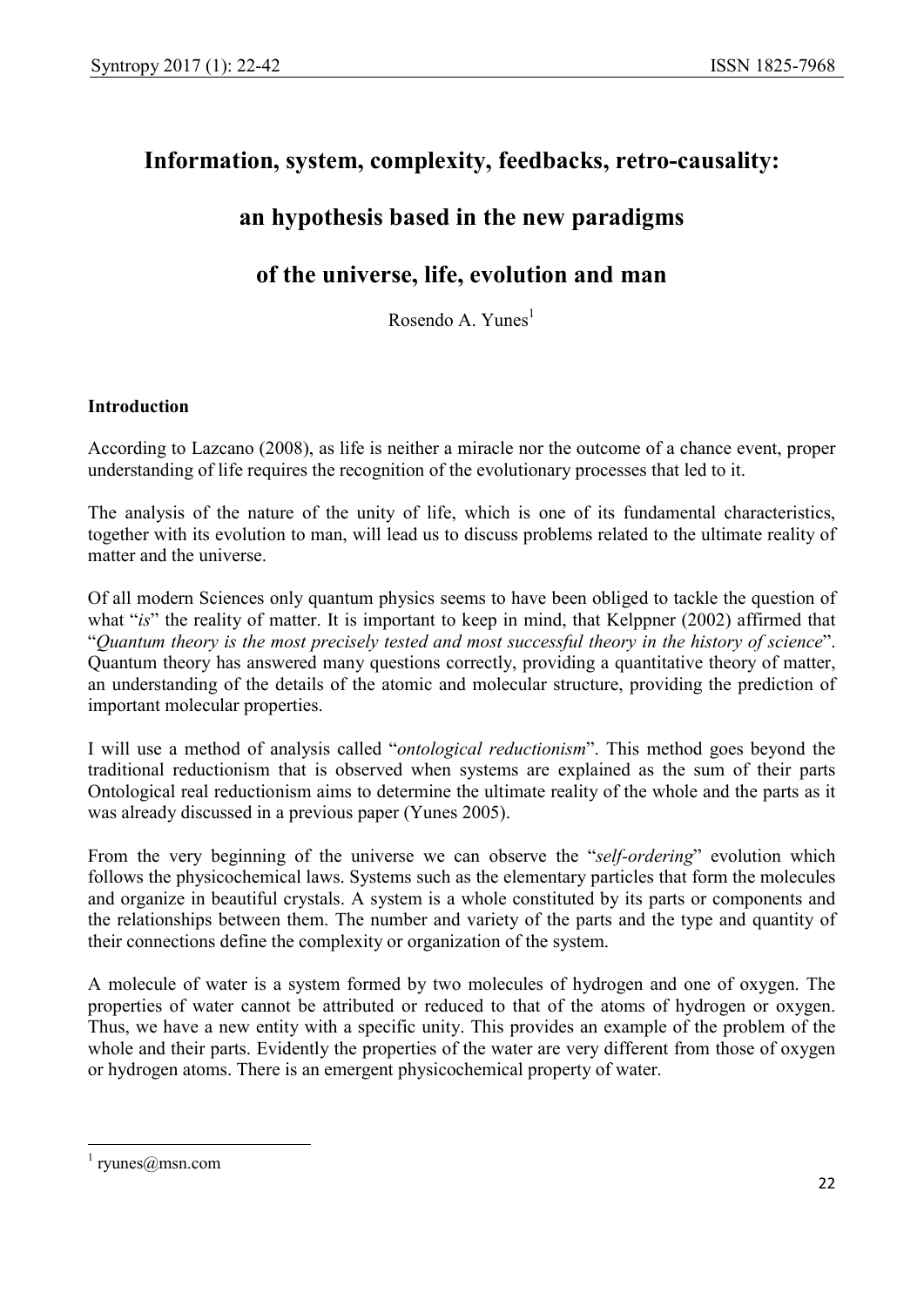The interpretation of classical mechanics, tells that maximal knowledge of the whole system is provided by maximal knowledge of its constituent parts. That is, classical physics follows a separability principle which says that spatial-temporally separated subsystems S1 and S2 of a compound system S are individually well defined and the state of the compound S is wholly and completely determined by them and their interactions. The emergence is in the same level.

However, it has been demonstrated in quantum physics that nonlocal connections between particles exist (Aspect et. al. 1982). Electrons, neutrons, or photons, can be in different points in space and if they have assumed the same quantum state, they remain correlated in the same system. They are entangled.

Thus, quantum mechanics systematically violates the concept of separability (Karakostas, 2004) where compound system states are called entangled state. As lsham (1995) has indicated "quantum entanglement has the implication that a quantum whole is not the sum of its parts: or, at least, certainly not in the sense of classical mechanics". The only way that a compound system can be decomposed into its constituent parts is if and only if the state of the compound system is of a product form. But this, accordingly to Korakostas is "only a highly particular and well idealized case in which a separability principle holds in quantum mechanics". Thus, the emergence of new properties should be analyzed according to quantum mechanics.

#### 1. Life: Science and Philosophy

The problem appears more complex with life. How can the complex organization of life be originated from the inert matter that is with very different order? Life is a complex and unitary reality and it is very difficult to provide one definition.

We can say that life is the result of their constituents, and that the emergence is in the same level of their material atoms and molecules, or we must say that life is a basic reality of the universe, its emergence is in another level, and for this we must work with other principles to obtain the concept about its nature.

In the following work different theories will be analyzed and definitions will be gathered that better allow us to approximation the reality of life.

NASA gave the following definition in 1994: "Life is a self-sustained chemical system capable of undergoing Darwinian evolution" (Luisi, 1998). This definition is questioned by new findings in biology. According to Denis Noble (Noble, 2013) the "modern synthesis" (Neo-Darwinism) is a mid-20th century gene-centric view of evolution, based on random mutations which accumulate to produce gradual changes through natural selection. The organism is treated as a mere carrier of the real objects of selection, its genes. We now know that genetic change is far from random and often not gradual. Any role of physiological function in influencing genetic inheritance was excluded. Acquired characteristics can be inherited and in a growing number of cases this inheritance has been shown to be robust for many generations. The  $21<sup>st</sup>$  century can look forward to a new synthesis that will reintegrate physiology with evolutionary biology.

As Grandpierre (2002) has indicated "The ontological reduction of biology to physics is one of the oldest and most significant problems of science and philosophy". This ontological view considers that the laws of physical sciences plus natural selection can give a complete understanding for any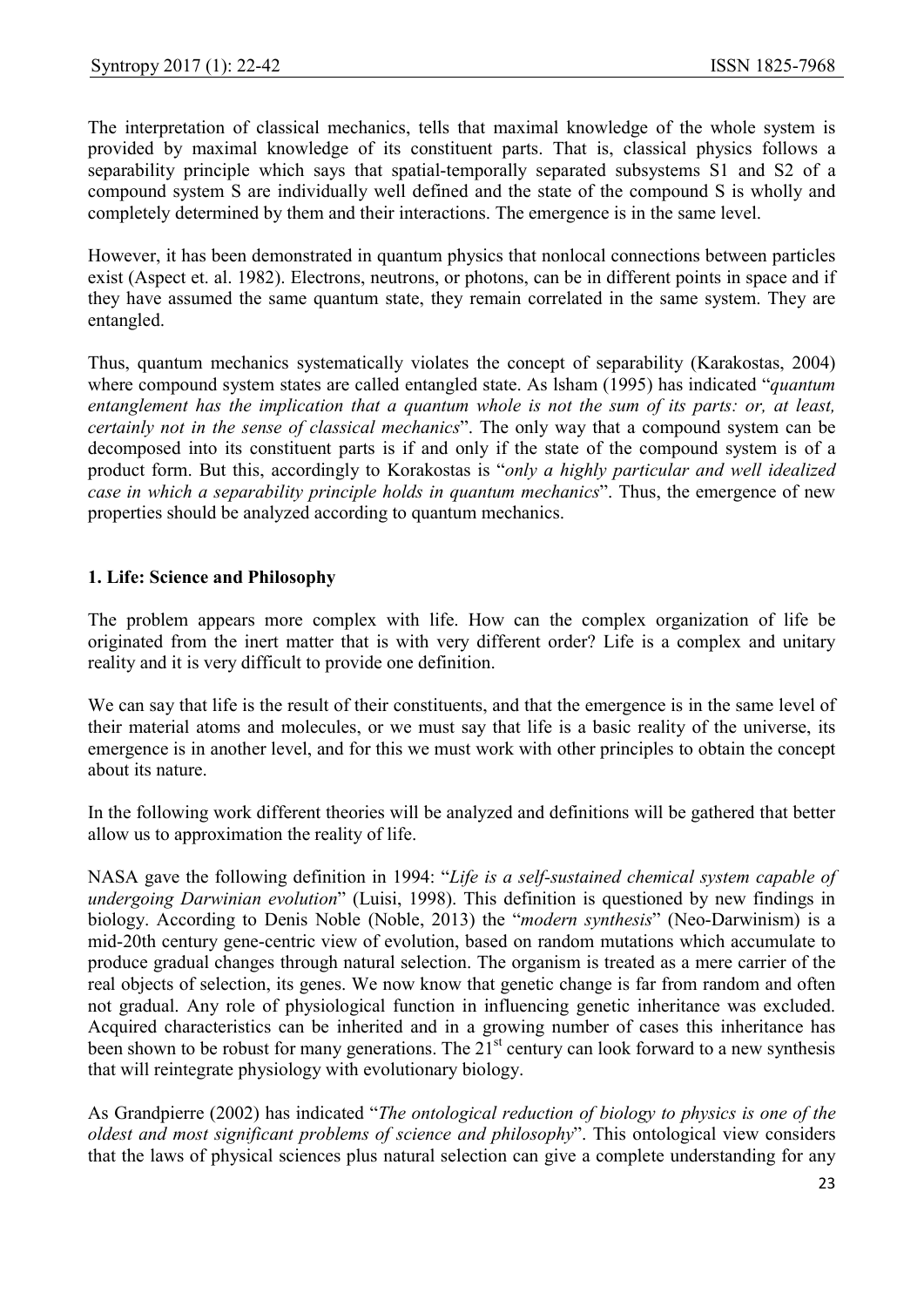biological phenomenon. Monod declared "Anything can be reduced to simple, obvious, mechanical interactions. The cell is a machine, the animal is a machine, and man is a machine" (Gradpierre 2002).

Consequences are very serious and important, considering that the vision of the universe and life affects humans. A known phrase tells "We become what we think of ourselves" and as Grandpierre indicates "A consequent materialistic person narrows his life down, makes it materialistic, and his life will thus express a thought that somebody founded mentally sometime in the past and which gradually became enforced to us".

For these reasons, it is of great importance to be aware of the driving forces behind the origin of life and mind because it seems reasonable to assume that a relation, or better coherence, between the driving force and that of life and mind must exist. We have indicated that "The need for a coherent theory is given by the difficulties that still exist in understanding the origin and nature of life and the human mind" (Yunes 2005).

One important definition of life was given by Koshland (2002), that considers seven pillars, the first being a "*program*". These signify a system that is organized by a logical-mathematic structure and that is autonomous.

However, the Nobel Prize Manfred Eigen (1992) says that "Life is a dynamic state of matter organized by information" and then adds "information arises from non-information. The state of the system has a completely new quality after information has arisen". Evidently information of this kind, logic-mathematics cannot arise from non-information. Life is a dynamic state of matter that must be explained, and it is intimately related to information, which origin we will discuss further. Another peculiar fact of life is indicated by Attila Grandpierre (2002) "I regard sensitivity as the real fundamental specification of life. Without sensitivity life would not be worthwhile to be lived. Sensitivity is based on our connections with our internal and outer sources of information. Without having access to any source of information life is not possible".

Recently, Theise and Kafatos (2013), indicate that their analysis should consider how complexity theory actually points away from an emergentist perspective toward a panpsychist position: 'sentience everywhere'. They wrote an important concept "We note that sentience does not imply self-consciousness which may be confined to higher species. Self-consciousness implies sentience but not necessarily the other way around".

A fundamental fact in life is the role and nature of sensitivity or sentience.

Loewenstein (1999) considers the information and the feedbacks, two fundamental factors, affirming that the information flow started 20 billion years ago with the big bang. Information surging from an uncomprehend source and transferred by forces unfolding from an ever-increasing space, engenders organization: the elementary particles and the hydrogen and helium nuclei took some 700.000 years. Eventually, information flow makes loops which, by the power of their feedback, switch to a livelier space. With time, the information flow gets more and more convoluted and the system engendered, more and more complex. After some 4 billion years, we have humans that wonder about it all.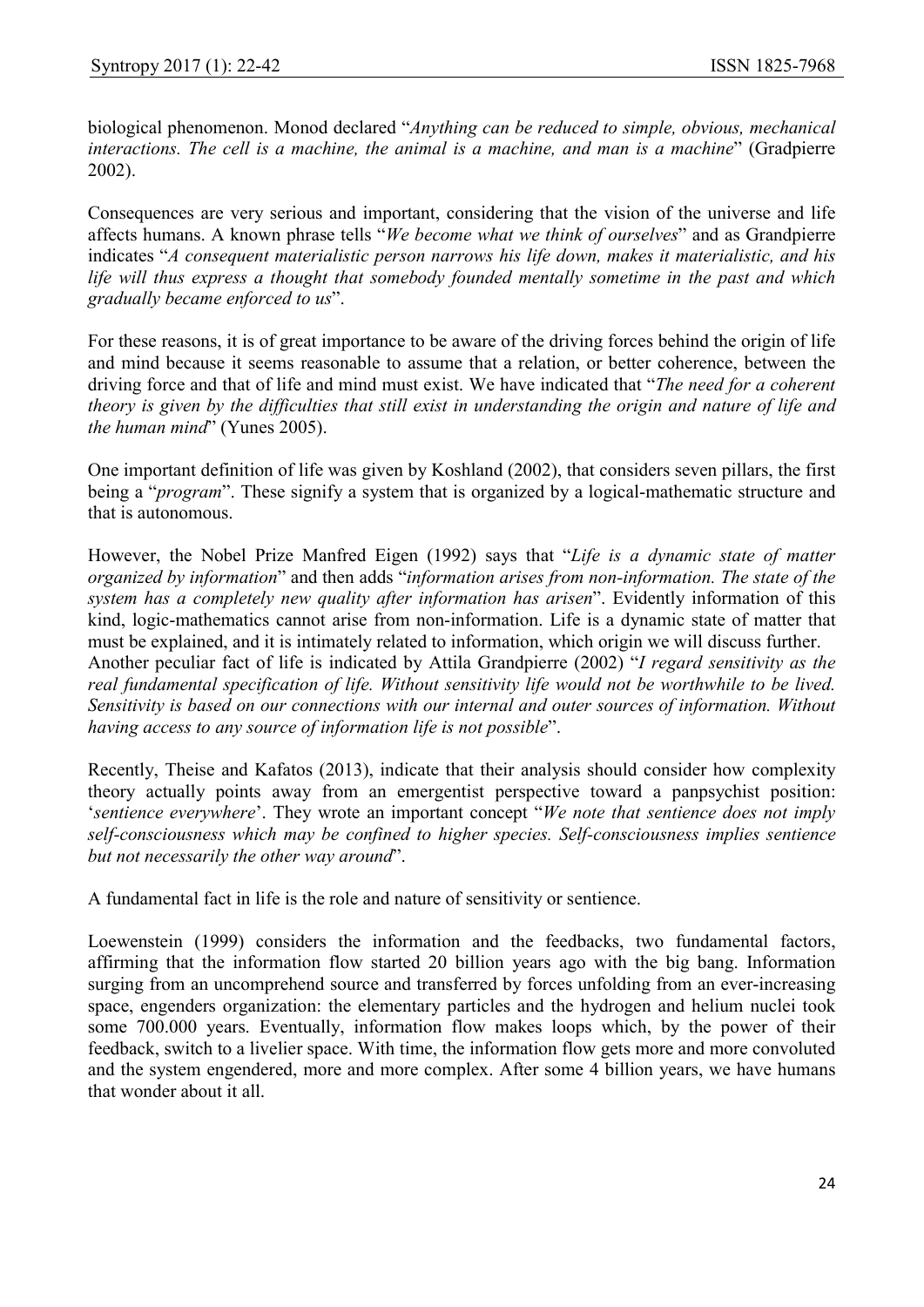Loewenstein does not explain the nature of the uncomprehend source, he uses the word engender in the sense of immanent cause, but he doesn't explain why this cause exists, He indicates a fact that is important: loops that are feedbacks, but he does not explain its power.

The importance of the feedbacks appears in the paper of Korzeniewski (2005) and on his definition of living individual: "is a network of negative feedbacks (or in broader terms, regulatory mechanism and signal transduction pathways) that are subordinated to (are at the service of) and over-arching positive feedbacks (corresponding to reproduction)."

Considering the challenging question of the ultimate origin of genetic information, from a thermodynamics perspective, McIntosh (2009) after demonstrating that the theory of evolution by random mutations and natural selection can increase genetic information, because this does not violate the second law of thermodynamics, considering that the entropy of a non-isolated system can reduce due to energy input from an outside source, especially the sun when the earth is a biotic system. The proposal is that a particular system can become organized at the expense of an increase of entropy elsewhere. However, this argument works for structures such as crystals or snowflakes that are formed by natural forces, it does not work for genetics information because this information system is composed of processes which require a non-spontaneous raised free energy levels. Crystals and snowflakes need and have zero free energy as the phase transition occurs.

According to McIntosh the functional machinery of systems such as DNA, RNA, and proteins requires precise, non-spontaneous raised free energies to be formed in the molecular bonds which are maintained far from the equilibrium state. Besides, biological structures contain instructions that are not defined by the matter and energy of the molecules carrying this information.

McIntosh affirms: "The genetic information needed to code for complex structures like proteins actually require information which organizes the natural forces surrounding it and not the other way around-the information is crucially not defined by the material on which it sits. The information system locally requires the free energies of the molecular machinery to be raised in order for the information to be stored. Consequently, the fundamental laws of thermodynamics show that entropy reduction which can occur naturally in non-isolated systems is not a sufficient argument to explain the origin of either biological machinery or genetic information that is inextricably intertwined with it".

Finally, McIntosh concludes: "It is proposed in conclusion that it is the non-material information (transcendent to the matter and energy) that is actually itself constraining the local thermodynamics to be in ordered disequilibrium and with specified raised free energy levels necessary for the molecular and cellular machinery to operate!"

I think that it is now possible to formulate a new definition of life in the following way: "Life is a dynamic complex chemical system, far from the thermodynamics equilibrium, autonomous, spontaneous and sensitive, self-sustained and organized by information, transcendent to matter and energy, with special internal and external adaptive processes of negative and positive feedback between the system and the environment."

Like all the definitions of life also this definition cannot be complete, but it includes some fundamental factors.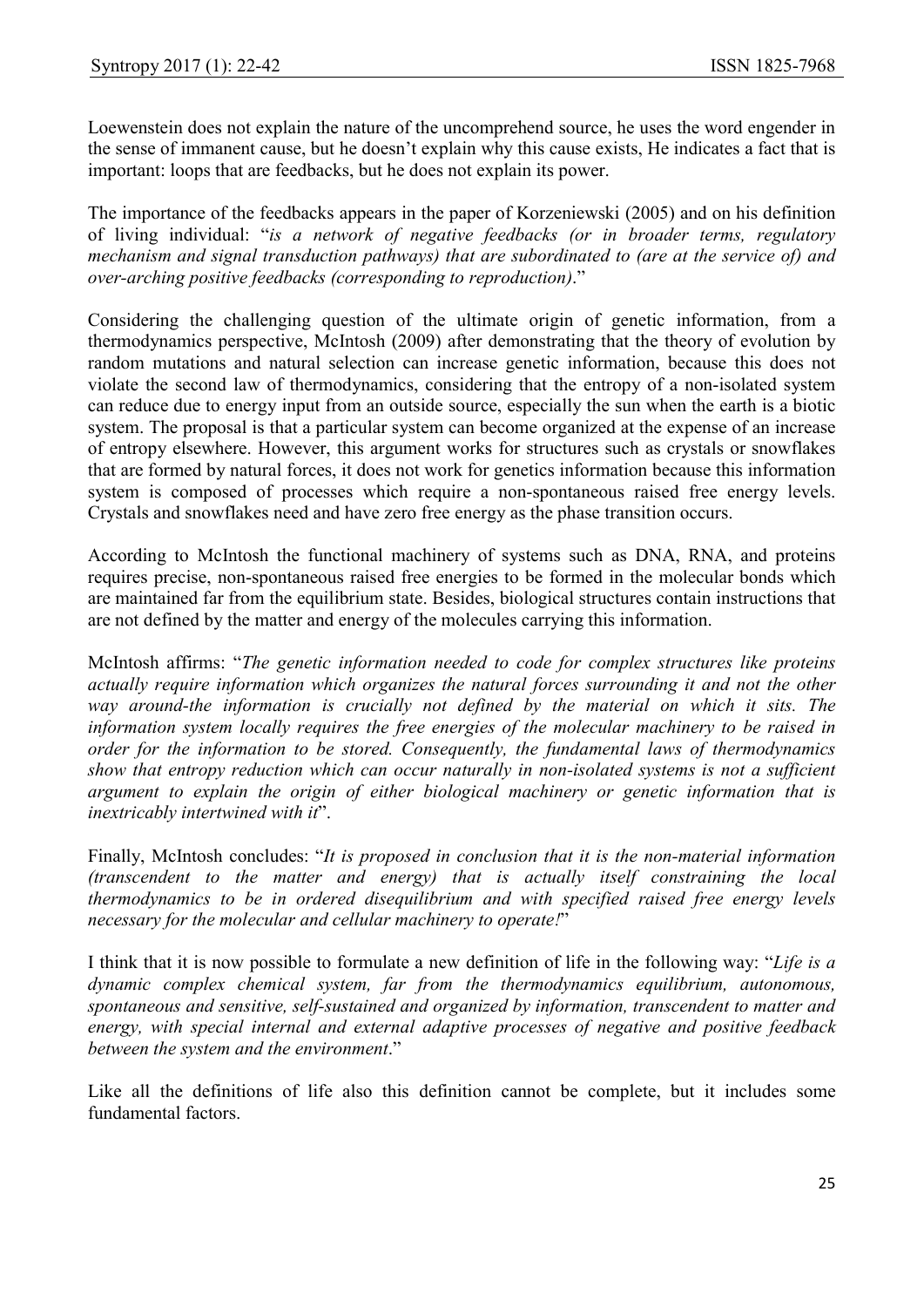### a) Information predominance

This signifies that life is not fundamentally a problem of chemistry but of an non-material information program that is based in logic-mathematics and that underlies all the universe. This fact is supported by the well-known physicist Wheeler (1996) that, considering the ultimate reality of the quantum, wrote: "I suggest that we may never understand this strange thing, the quantum, until we understand how information may underlie reality. Information may not be just what we learn about the world. It may be what makes the world".

Zeilinger (2006) also affirms "In conclusion it may very well be said that information is the irreducible kernel from which everything else flows. Then, the question why nature appears quantized is simply a consequence of the fact that information itself is quantized by necessity". We have indicated the meaning of information (Yunes 2005) that can be summarized in three concepts:

- 1) an additional knowledge that diminishes the uncertainty of a given event. This permits to make predictions with an accuracy which is better than chance;
- 2) Is a measure of order and organization following the same networks;
- 3) To learn a message, an information is to actualize one possibility and to rule out others, thus the concept of information is related to that of possibilities and to freedom. It is also a semantic information that does involve consciousness.

Yockey (2000), one of the pioneers in applying Shannon's theories of information to biology, comments about living and non-living being "The genetic information system is segregated, linear and digital. It is astonishing that the technology of information theory and coding theory has been in place in biology for at least 3850 billion years" and adds "There is nothing in the physicalchemical world that remotely resembles reactions being determined by sequences and codes between sequences. The existence of a genome and the genetic code divides living organisms from non-living matter".

The concept of information and its formal reality lead most scientists, from different philosophical opinions, to think that biology does not depend on the physical and chemical reality. The reality of life is beyond the physical and chemical structures (Mayr 1988; Grandpierre 2002; Dupré 2010; Thiese 2013).

Thus, there is a profound dichotomy, that is clear from the microcosm's wave/particle, as mind/brain, formal/material, subject/object, symbol/matter, genotype/phenotype etc. And as Abel suggest there is a gap that "would have to be closed to achieve the full philosophical naturalization of science".

Abel also has championed the term "cybernetic cut" that defines one of the most fundamental dichotomies of reality: on one side, the law-like orderliness of nature along with the seeming chance contingency of heat agitation and stochastic quantum reality and on the other side, the ability to choose with intent what aspects of being will be preferred, organized, preserved and used. In Abel words "The Cybernetic cut explains how and where formal controls arise and penetrate the physical sphere to seize arbitrary governance of physic dynamics". In other words, it explains how life enters in the materialistic world of chance and necessity.

We will develop this concept in the following pages.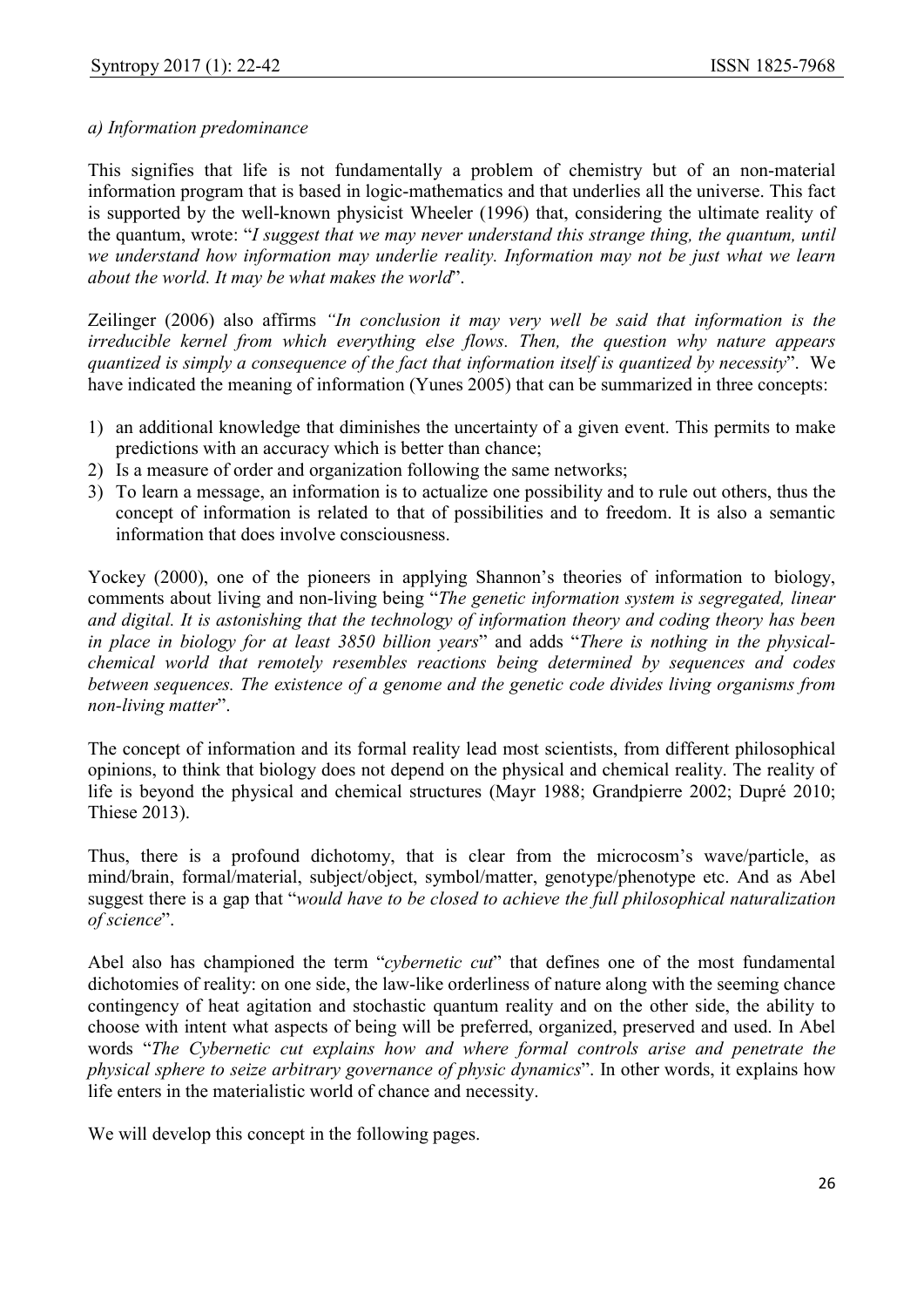#### b) Dynamic state of matter

The dynamic state of matter is an important factor. In this regard, we must consider the insights of Schrödinger (1944) who discussed the concept of macroscopic order, the inanimate order, of the physicist of his time, which results from the mean of a huge number of atoms and molecules. The pressure of a gas in a specific space is the mean behaviour of a huge number of molecules that randomly collide between them and with the walls of the recipient. Statistical mechanics studies this. The organization of a machine is different, because, in this case, we have the thought of the constructor that uses matter to establish and determine the function and the connection of the parts and the objective of the whole.

In the living organism, according Schrödinger, we must replace the concept of inanimate order with the notion of dynamic order. Ervin Laszlo (2003) explains this fact clearly: "Dynamic order is not an order based in chance encounters among mechanically related parts; it cannot arise by interaction based in random collisions among individual's molecules. There must be system-wide correlations that involve all the parts, even those that are distant from one another. Rare molecules, for example, though seldom contiguous, need to find each other throughout the organism. There would not be sufficient time for this to occur by a random process of mixing; the molecules must locate and respond to each other specifically, whether they are neighboring or distant".

The huge complexity of this dynamic system of life in numbers can be observed in the paper of Grandpierre "Fundamental Complexity Measures of Life" (2008).

It is necessary to distinguish self-organization from self-ordering, as was indicated by Abel (2012). Organization is fundamentally formal, not physical. This formal property can be instantiated into matter, but this cannot be the source of organization. Matter can produce self-ordered systems as crystals, such as the self-ordered dissipative structures of the chaos theory, etc. Organization is formal because its symbols are those of mathematics and logic, these are formal symbols. A formal symbol is a singular unity that belongs to a vocabulary of an artificial language which is determined by an arbitrary set of rules (not laws) that arrange the words and phrases to create a sentence with some meaning. The arbitrary assignments of the genetic material symbol system support these facts. Life uses similarly arbitrary rules and choices to create some molecular functions. Only a nonmaterial code of organization can control and coordinate the complexity of biochemical pathways and cycles.

This dynamic state permits livings being to maintain them in the improbable regime of far from thermodynamic equilibrium. This regime is one of the main characteristics of life

#### c) Spontaneity

A notable difference between living beings and machines is the capacity of the former to be spontaneously active. Machines follow and are reducible to physical laws. Biological systems follow different arbitrary rules that give them the capacity and conditions to govern the biological processes, keeping their universal validity even of the physical laws.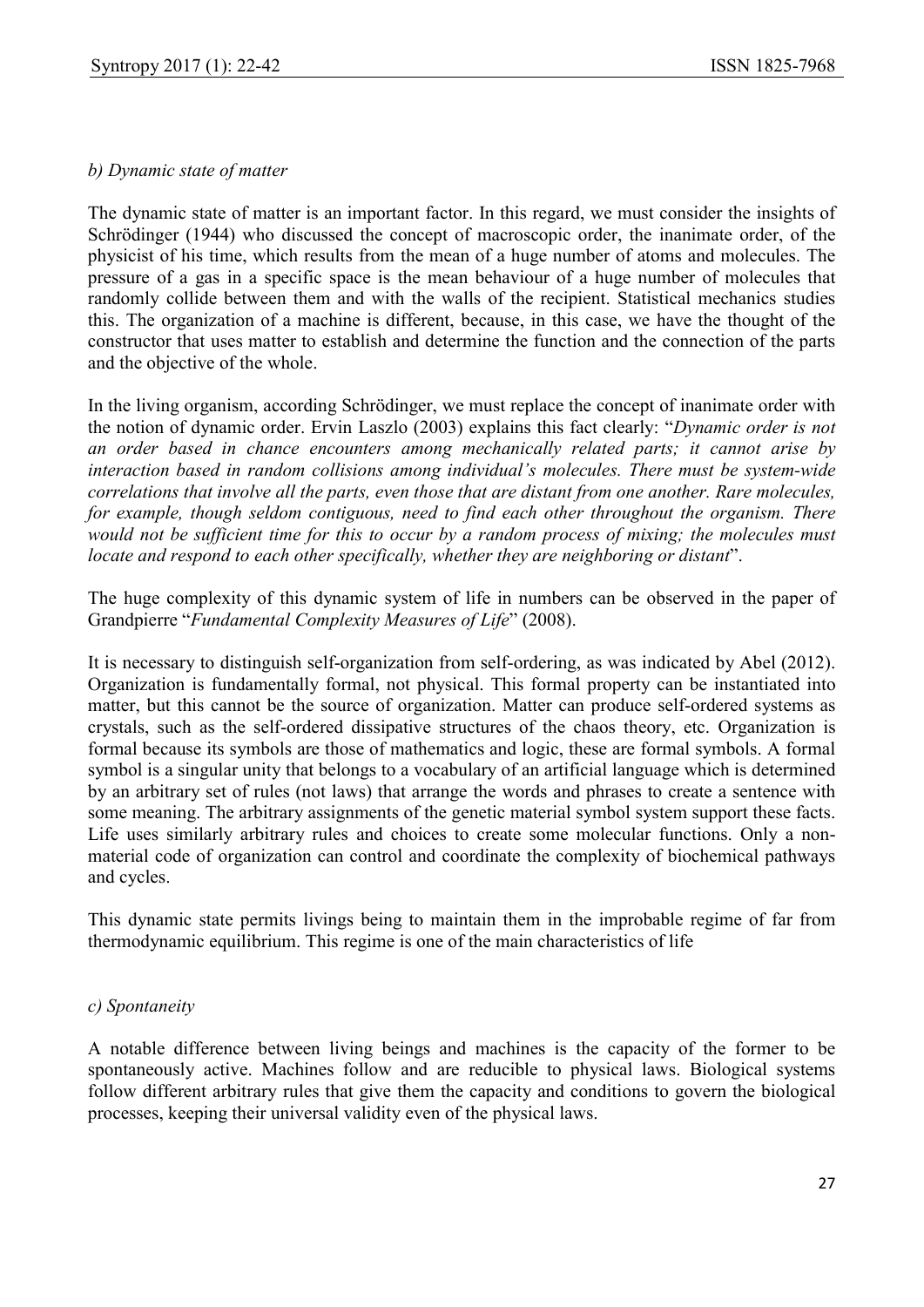Animals are considered to behave as automata, as robots responding predictably to external stimuli. They would be input-output devices. However, recent studies show that the flight paths of flies in a completely featureless environment are neither random nor predictable, but are generated spontaneously and non-randomly by the brain (Maye 2003). Raja (2013) affirms that the ellipsoid body ring neurons R1, R3 and R4d have an important role in the spontaneous yaw turning of fruit flies. His study demonstrates the "neuronal basis of spontaneous flight behavior in Drosophila and may lead to future studies of intrinsic properties of the brain".

Living organisms must solve new problems encountered in their lives within a complex environment. Jacob et. al. (2004) in respect to bacteria affirm that "We now begin to realize the power of bacterial cooperation and social intelligence that allows these microorganisms to learn from experience when solving newly encountered problems and then to share their new skills far and wide".

This kind of intelligence needs the freedom of spontaneity. In order to explain spontaneity, we need to apply the ontological reductionism and consider the problem in the level of quantum physics.

### d) Sensitivity or sentience

Sensitivity is the ability to feel or perceive internal and outer sources of information. Sentience does not comprehend self-consciousness. But, self-consciousness implies sentience. As Grandpierre (2002) indicated as the real fundamental specification of life. Theise and Kafatos (2013) suggest "The living system, on the other hand, senses and processes the perceived information about the environment in a complex, non-mechanical, not completely predictable way; as with all complex systems, there needs to be an element of low level randomness or quenched disorder in the system which allows for variant responses". This also specifies the difference between a programmable machine, that is deterministic, and a truly living system.

### e) Feedback

It is known that negative feedback loops constitute the basic unit in cybernetic control theory. Feedback is the basis of self-organization and of life. The negative feedback occurs when the outputs of a system are looped back into the system to achieve some kind of steady state to compute, compare or correct this output, thus feedback enables homeostasis which maintains the internal stability of the organism in relation to changes in the environment.

In the complex mechanisms of life systems also positive feedbacks exist, where the output enhances the original effects of the stimulus. It is the feedback observed in blood clotting. Part of this clotting is that the injured tissues release a chemical signal that activates platelets in the blood. An activated platelet release thromboxane A2 that activates more platelets and produces vasoconstriction accelerating the clot.

Cellular complex circuits have negative and positive feedbacks that allow the cell to respond to external stimuli. These feedback loops maintain homeostasis during regulation, proliferation and differentiation of the cell.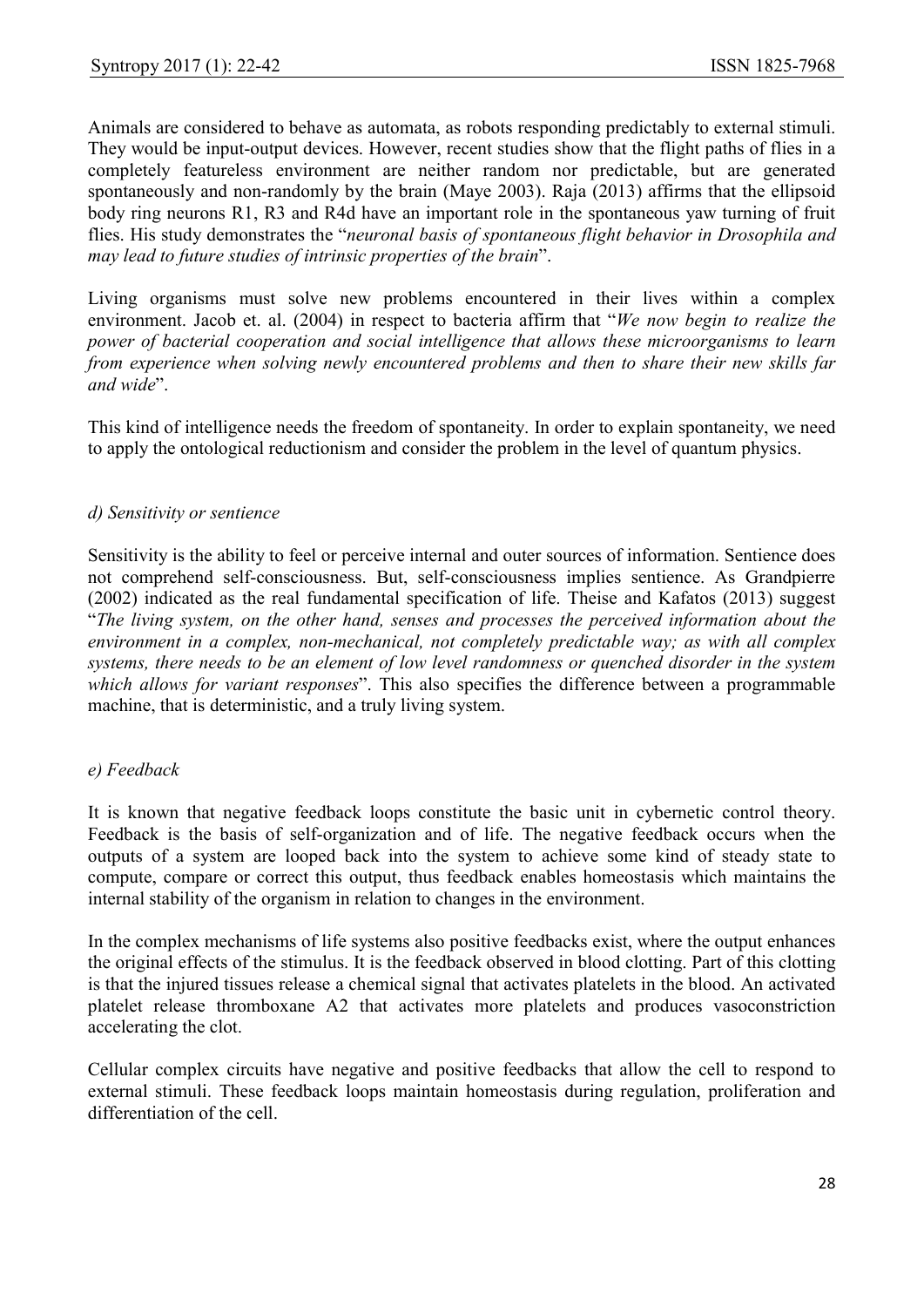It is known that the signal-response of a living cell, the basic unity of life, is determined by complex networks of interacting genes, proteins, and metabolites in a hierarchical multilevel of control. Using this same analogy, we can compare networks with computer software. For this reason, as Denis Noble (2010) has suggested the modern field of computational biology, necessary for these studies, has expanded rapidly during the first decade of the 21st century and, through its contribution to system biology, lead to the revision of the fundamental principles of biology.

Uri Aron (2007) has demonstrated that transcription regulation networks control the expression of genes showing small sets of recurring regulation patterns, called networks motifs. These networks motifs have been found in diverse organisms from bacteria to humans, showing that they serve as basic building blocks of transcription networks during all the evolution.

Conant and Wagner (2013) have demonstrated, that multiple types of transcriptional regulation circuitry in E. coli and S. Cerevisiae have evolved independently and not by duplication of one or a few ancestral circuits, this convergent evolution is a potent indicator of optimal design and the existence of attractors. The networks have basins corresponding to fixed-point attractors as they have more coupled positive feedbacks loops and basins for limit-cycle attractors as they have more coupled negative feedbacks. Feedbacks are coupled logically to attractors as was suggested by Kwon and Cho (2007).

An important problem is the relation of cause and effect in feedback loops. Simple causal reasoning about feedbacks is difficult because the outputs of a system are feedback as inputs as a part of a chain of cause and effect that leads to a circular argument. However, considering that the feedback is originated by attractors and the existence of convergence to optimal design, within the same limits, we can think that the effects appear first, as a goal. Thus, the attractors are in some sense a final cause or the manifestation of the existence of biological teleology, because it implies goal directedness.

Di Corpo and Vannini (2010) show that the equation of Einstein's special relativity, where the total energy is the sum of the momentum and mass, multiplied by the speed of light, is a second order equation and has two solutions, one positive and one negative. The positive energy describes energy that diverges from causes located in the past and propagates towards the future (retarded waves). The negative energy describes energies located in the future and propagates to the past, or present (advanced waves). See also Cramer's (2009) paper. This retro-causality is now accepted by many scientists.

In this line of reasoning it is possible to assume that feedbacks are fundamental to the origin, and formation of life, to the evolution, and to the emergence of the human mind because they are guided by advanced waves as their attractors.

The power of the feedbacks for the control and the orientation of the process to some goals is due to attractors possibly originated by quantum advanced waves.

### f) Autonomy

We have indicated that the necessity to learn and store information "reveal a general tendency" towards 'autonomy' which living systems have undergone during evolution" (Yunes 2005). Evidently, different levels of autonomy exist.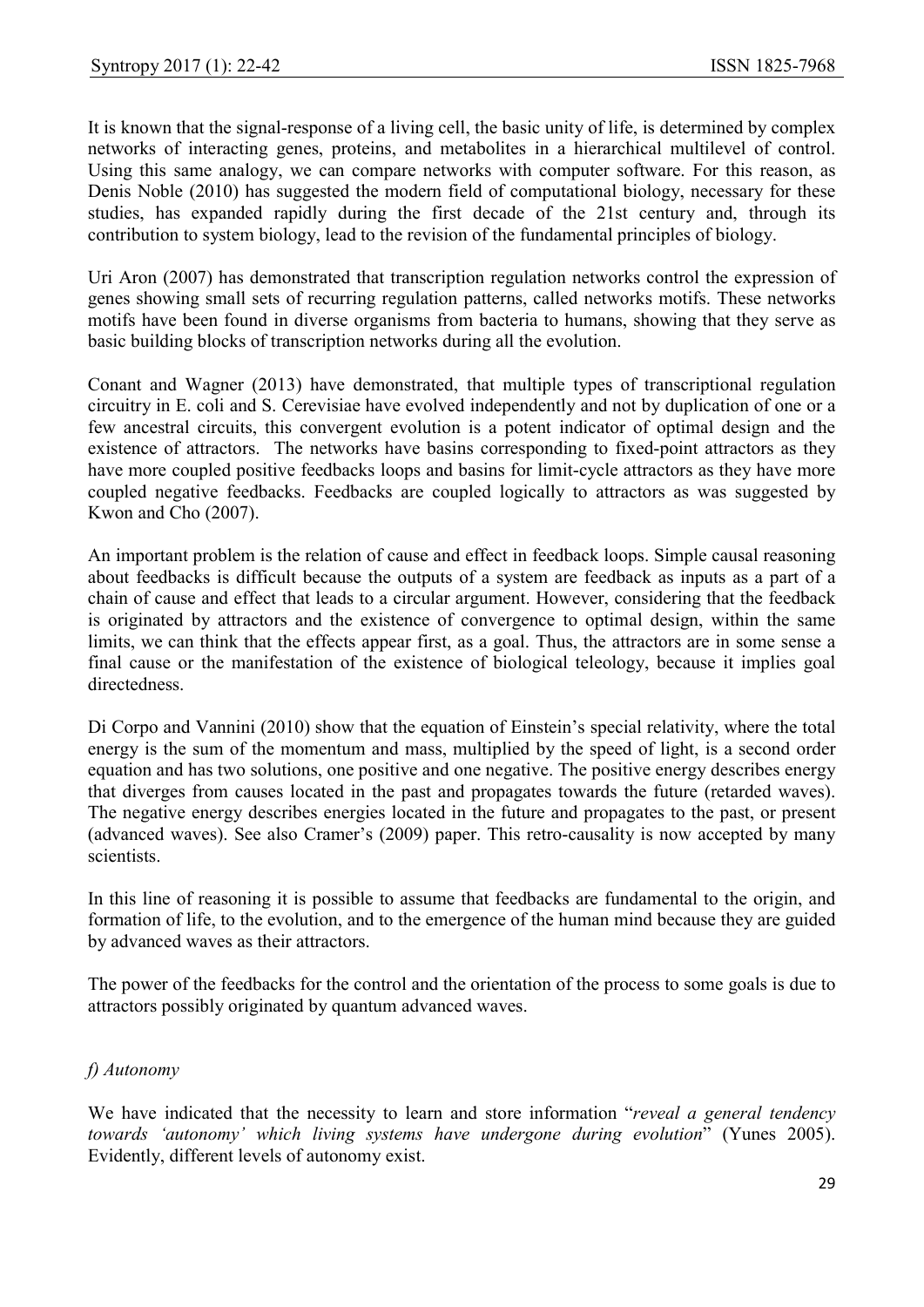An important contribution to the concept of autonomy was given by Grandpierre and Kafatos (2013) "In our best understanding genuine biological autonomy is the ability of living organisms to decide about their acts themselves in a way that is not determined completely by physical or biological laws and previous conditions". Biological systems are not machines, the laws of classical physics do not explain biological autonomy. Organisms determine the decisions themselves using physical indeterminacy. Thus, genuine decisions correspond to the quantum mechanics world.

Different levels of autonomy are obtained, as was demonstrated for the cellular circuits (Kim et. al 2006) due to multiple positive and negative feedbacks loops which maintain homeostasis during the regulation of cell growth, proliferation and differentiation in response to external stimuli.

The flux of information in a cell and in an organism needs the interconnection of different networks of feedback and different attractors in multilevel systems. Thus, modern computational biology and system biology need to develop the theoretical framework required to deal with multilevel interactions (Noble 2010).

However, it is very important to note, as was demonstrated for the yeast cell-cycle network (Li te.al. 2004), that the stationary states at the checkpoints, in general correspond to global attractors of the dynamics and also that the biological pathways of the cell-cycle sequence, which is a particular trajectory in the state space, is a globally stable and attracting trajectory of the dynamics. These properties are largely preserved with respect to small perturbations to the network. These facts can be generalized to all the mechanisms of life.

It has been explained that feedbacks loops are necessary for control. Control signifies to steer some mechanisms. Control should be distinguished from constrains, as Abel have indicated (2008). Constrains are purely physical. However, control needs the freedom of choice and this freedom is not physical, it is formal.

The formal work appears to be characterized by deduction. Thus, considering true these propositions, axioms, rules that are not laws, because they are arbitraries, it is possible to move to other genuine prepositions. In the formal thought the subject coincides with the object because the object is the same subject. This is a characteristic of the formal, to arrange the object between parenthesis and move to the real formal construction. The formal is not material in the Cartesian meaning.

Some metaphors set the genome as a program of a computer that reads and executes all the instructions, programs as a blueprint of the same kind of representations. But, the genome is not autonomous and not complete. Epigenetic processes can influence the gene expression. Cohen et al. (2009) explain that "The organism uses, manipulates, regulates and, in the case of the immune system, creates genes. The genome acts as the organism's servant, not as its master. Why then have knowledgeable people likened the genome to be a master program?"

Analogically, this is the same as the software and the hardware of a computer with the enormous difference that in the computer the program is formulated and introduced in one disc that commands all the works of the system. In living systems the two realities are together, but they cannot be separated and however one cannot be reduced to the other. It is like the wave-particle reality.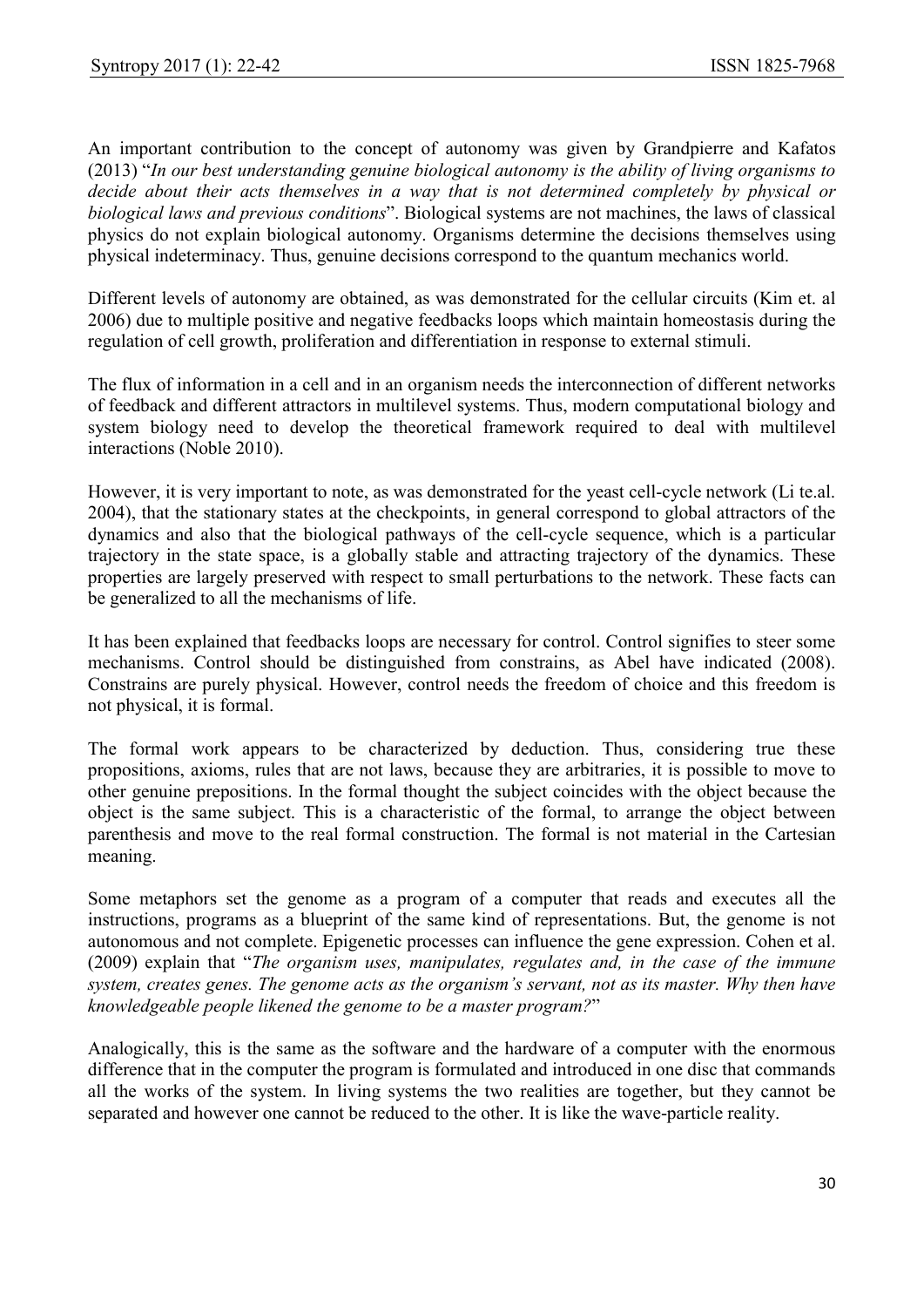But the fundamental problem is how to explain this autonomy, in particular the spontaneity that was has been proven experimentally.

The autonomous control of life beings is a unitary and whole property that is not localized. These characteristics suggest that it is an informational field.

## g) The whole and the parts

Mae-Wan Ho (1996) considering the problem of free will, observes a reproducing life cycle, i.e. an organism arises when the loop of circulating energy is closed. Energy is stored and mobilized. The life cycle is a highly differentiated space-time structure. It is a complex, entangled space-time structure. Energy input into any mode can be readily delocalized over all modes and conversely, energy from all modes can become concentrated into any mode. Consequently, the organism has freed itself from the constraints of energy conservation. Ho considers also that living systems have an exquisite sensitivity to weak signals.

After these considerations, Ho affirms: "The above considerations and observations show that the essence of organic wholeness is that it is distributed throughout its constituent parts so that local and global, part and whole are completely indistinguishable. This wholeness is only fully captured by quantum coherence that maximizes both global cohesion and local freedom."

The biological experimental works explain that the structure and function of the molecules are associated between them, with some degrees of arbitrariness, the activities, or the sign functions molecules are determined by the organized system they belong to, and not vice versa (Kawade, 1992). This signifies that the physical structure of the molecules does not determine the functions based on physical laws, as reductionist think, they are parts related to the whole, that is basic.

In the relations between the whole and its parts we must consider two possibilities:

- i. the Cantor axiom that says that the whole is equal to the parts of itself, paradoxical as it may seem, it is a conclusion which involves the essence of infinite magnitude. An infinite class, according to Cantor, is a class which can be part into one to one correspondence with a part of itself. This correspondence one to one is immaterial. The logic of the infinities is different than the logic of the finites. Christian Tapp (2012) explain that Cantor distinguishes the infinite in Deo, in mundo and in abstracto. The transfinite are in the nature.
- ii. the hologram where every part contains all the information possessed by the whole. The "whole in every part" nature of the hologram is a new way of comprehension of organization like the concept of Ho indicated previously. If the whole is in every part, then the whole and its parts are equal.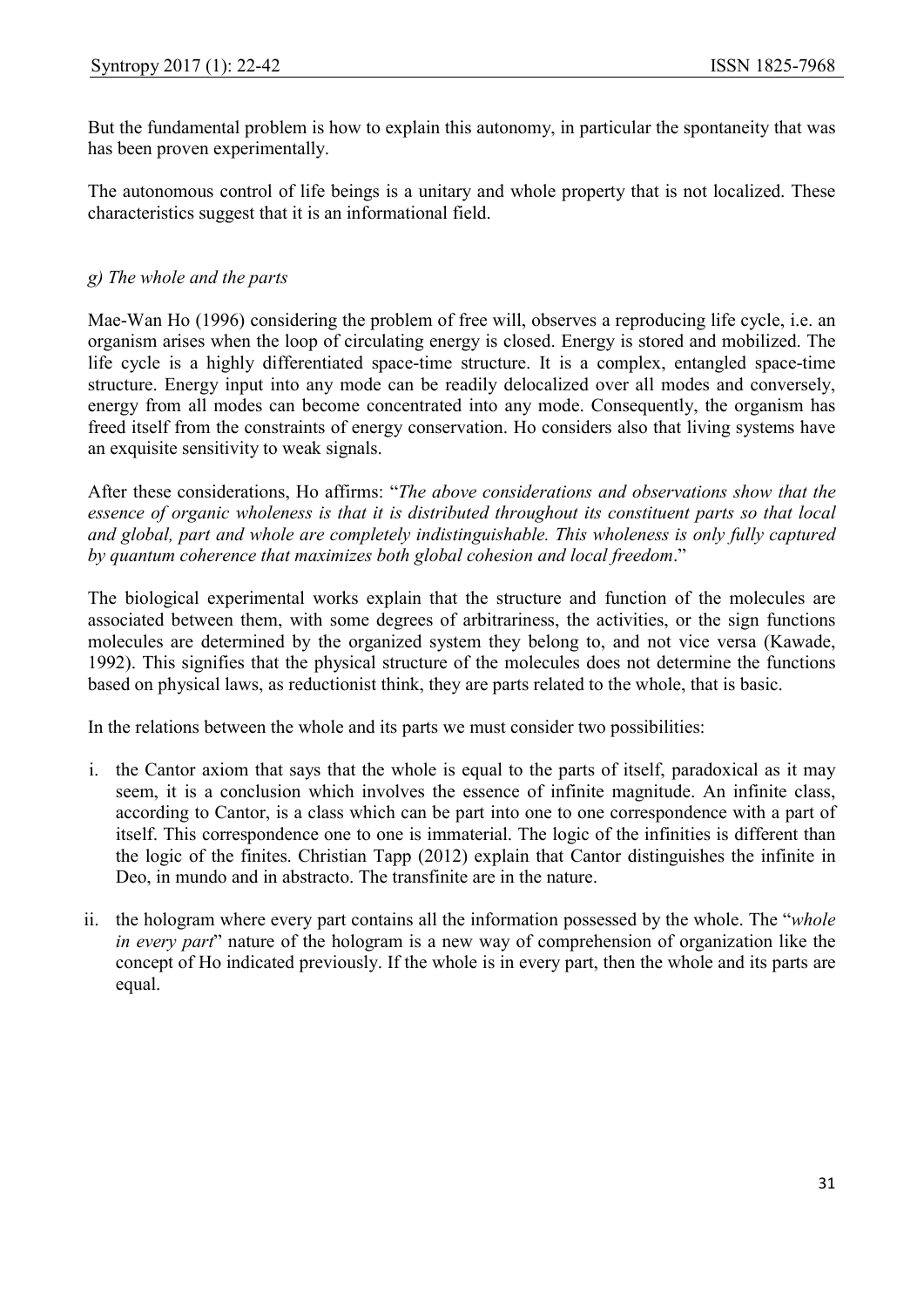## 2. Quantum Physics and biology

#### a) Coherence

There are many interrelated uses of the concept of coherence in physics. Macroscopic coherence involves multiple particles that share a quantum state that is governed by one wave function. Examples in macroscopic systems are: superfluidity, superconductivity and the laser. The laser is an open system and works in thermal environment (room temperature).

The estimate time of lipid synthesis rate in E. coli is 7000 lipids/s and the protein synthesis is 1000 proteins/s according to Tu (2017). We have 100-200 trillion cells in our bodies. According to L. McTaggart (2008) each cell undergoes, on average, some 100,000 chemical reactions per second. Thus, how can the organism synchronize these huge numbers of different reactions of the approximately 325 different subsystems (dii:10.1371/journal.pcbi.1003575.to01)? How to explain the non-chemical distant cellular interactions? Among the different mechanisms electromagnetic waves have, according to Farhadi (2014), the widest experimental support.

After many years of research Popp proposed that biophotons are emitted from a coherent electrodynamics field within the living system. Some experiments (Konev et al. 1966; Ives et al. 2014) suggest that UPE (ultra-weak photon emission) is specific and that UPE have a role in distant cellular interactions. The synchronization of the huge numbers of biological reactions and mechanisms must be holistic, or integrative of whole and its parts. Only quantum physics can provide this holistic view of the biological reality.

Non-living crystalline materials, such as superconductors, display long-range phase correlations or coherent modes where the movements of the parts are coupled. Coherence is a whole correlation over space and time. Since 1968 Frohlich suggested that there might be a similar mechanism for energy storage and communication in living systems. However, coherence has many requirements: extreme cold, vacuum and isolation from the environment. The decoherence, the loss of coherence, could be interpreted as an exchange of information between the quantum system and its environment (Zurek 1991).

Kurian et al. (2014) recently proposed that collective electronic behavior in the DNA helix generates coherent oscillations that synchronize the catalytic centers of type II restriction endonucleases. For this reason, the authors affirm that "as this work has shown, molecular systems must be contextualized in their local biological environments to discern appreciable quantum effects". Vattay et al. (2012) give a new explanation for why some biological systems can stay quantum coherent for long times at room temperatures.

### b) The vacuum fluctuations

As I have mentioned, we need to recur to quantum physics that has been forced to face the question of what "is" the reality of matter and life.

Heisenberg's uncertainty principle states that more precisely one measures a particle's position the less exact is its moment measure. This uncertainty manifests an intrinsic quantum energy fluctuation of the quantum system that constitutes the zero point energy, that is essentially the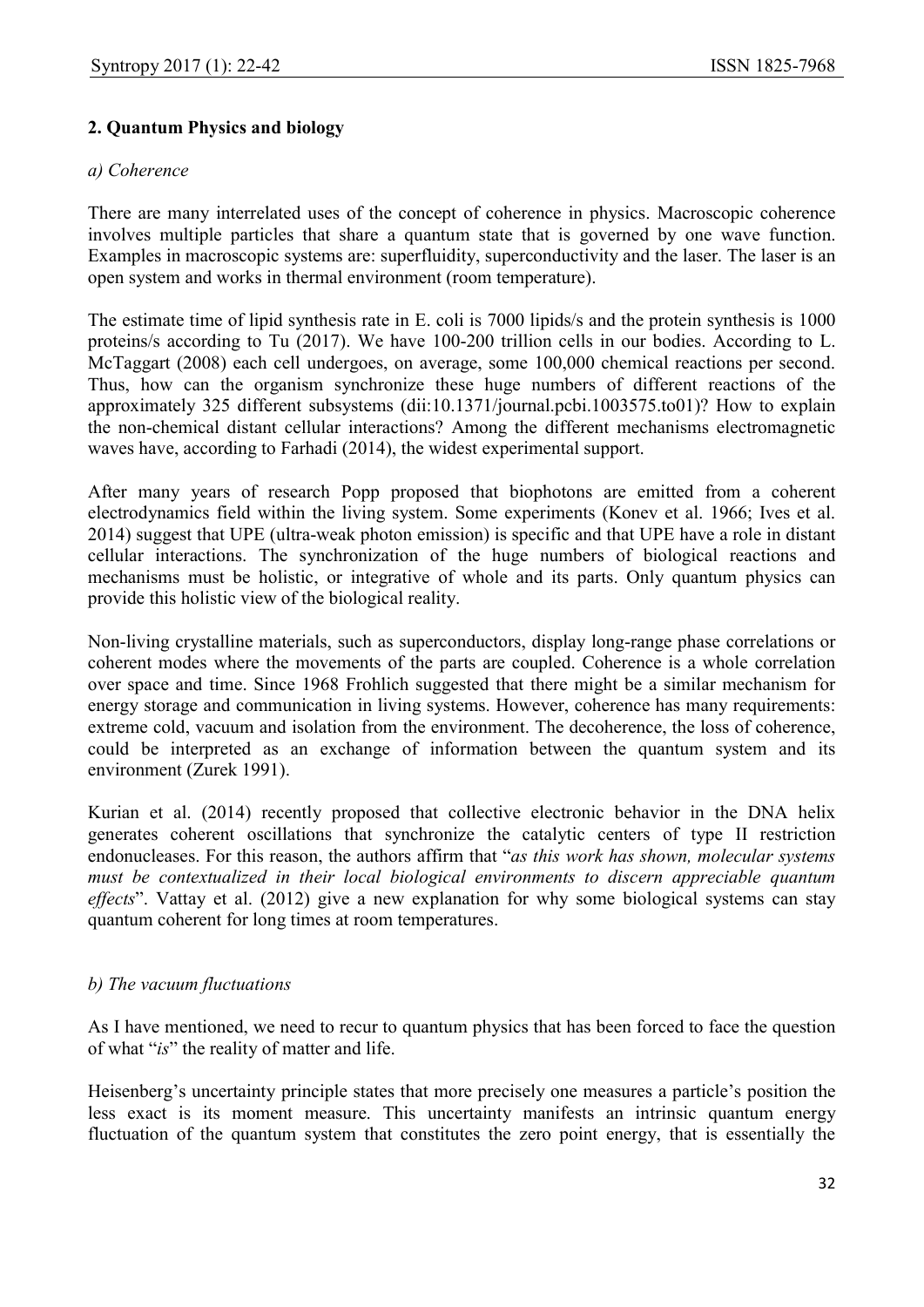energy that remains at  $0$  degrees Kelvin (= -273 degrees Celsius). This is the quantum vacuum, the ground state of a quantum mechanical system.

The quantum vacuum is the ground state of the energy of the universe. The lowest possible level, that is the source of all potentialities, because it is filled with potential particles, pairs of virtual particles. However, the spontaneous creation of virtual particles does not violate the law of conservation of mass and energy, since they only exist at times which are much shorter than the Plank time (5,39 x 10-44 seconds).

Zeiger and Bischof (1998) affirm that: "In the past few decades, the vacuum has found increasing acknowledgement as the central fundamental entity on which the physical description of reality must be based". Keppler (2102) clarifies this concept: "In the last decades the awareness has grown that the fundamental questions of quantum physics all boil down to our incomplete understanding of the vacuum, meaning that first of all a theory of the vacuum is required from which we derive a consistent theory of matter".

Some authors have doubts about the reality and nature of the zero-point energy (Saunders 2002). However, this quantum vacuum fluctuation in the position of a mechanical system has now been demonstrated using a nanomechanical resonator (Safavi-Naeini 2012).

The vacuum fluctuations, were also recently determined experimentally by Reik et al. (2015).

Arndt et al. (2009) affirm that "In recent years quantum biology has stimulated the scientific reasoning and fantasies and has triggered hypotheses ranging from 'exploratory' and 'visionary' over 'speculative' to 'very likely to be simply wrong'". For this reason, only experimentally proved results will be used in order to deduce a logical hypothesis.

Several physics think that the vacuum holds the full understanding of the forces of nature and that all the matter of the universe was created from quantum vacuum fluctuations by physical laws (Tryon 1973; Davies 1992).

The quantum electrodynamics theory states that the interaction between particles such as electrons is mediated by virtual photons from the quantum vacuum, zero-point field (ZPF). This theory also states that fluctuations of the ZPF affect the structure of atoms. The hidden mechanism which prevents the collapse of the electron in the nucleus of the atoms was explained by Hal Puthoff (1987). In the case of the hydrogen atom the electron orbits around the proton, like a planet orbits around the sun. In this last case, gravity explains the stability of the orbit. In the case of the electron, which has a charge, according to classic physics must radiate energy and then go toward the nucleus collapsing the atomic structure. Puthoff showed that the stability of the hydrogen atom, and consequently of all matter, depends on the dynamic interchange of energy between the subatomic particles and the zero-point energy field. Thus, quantum physics, as it should be, explains and corresponds to classical physics in the quantum level. Puthoff, also affirms that the fluctuations of the zero-point field drive the motion of subatomic particles and, in turn, generate the zero-point fields in the form of a self-generating feedback cycle, not unlike a cat chasing its own tail.

It is known that the waves encode and carry information. Thus, the zero-point field is an information field transported by energy. Energy and matter are equivalent according to the energy/mass equation  $E=mc^2$ . In this theory, ZPF would be the beginning and end of everything in the universe.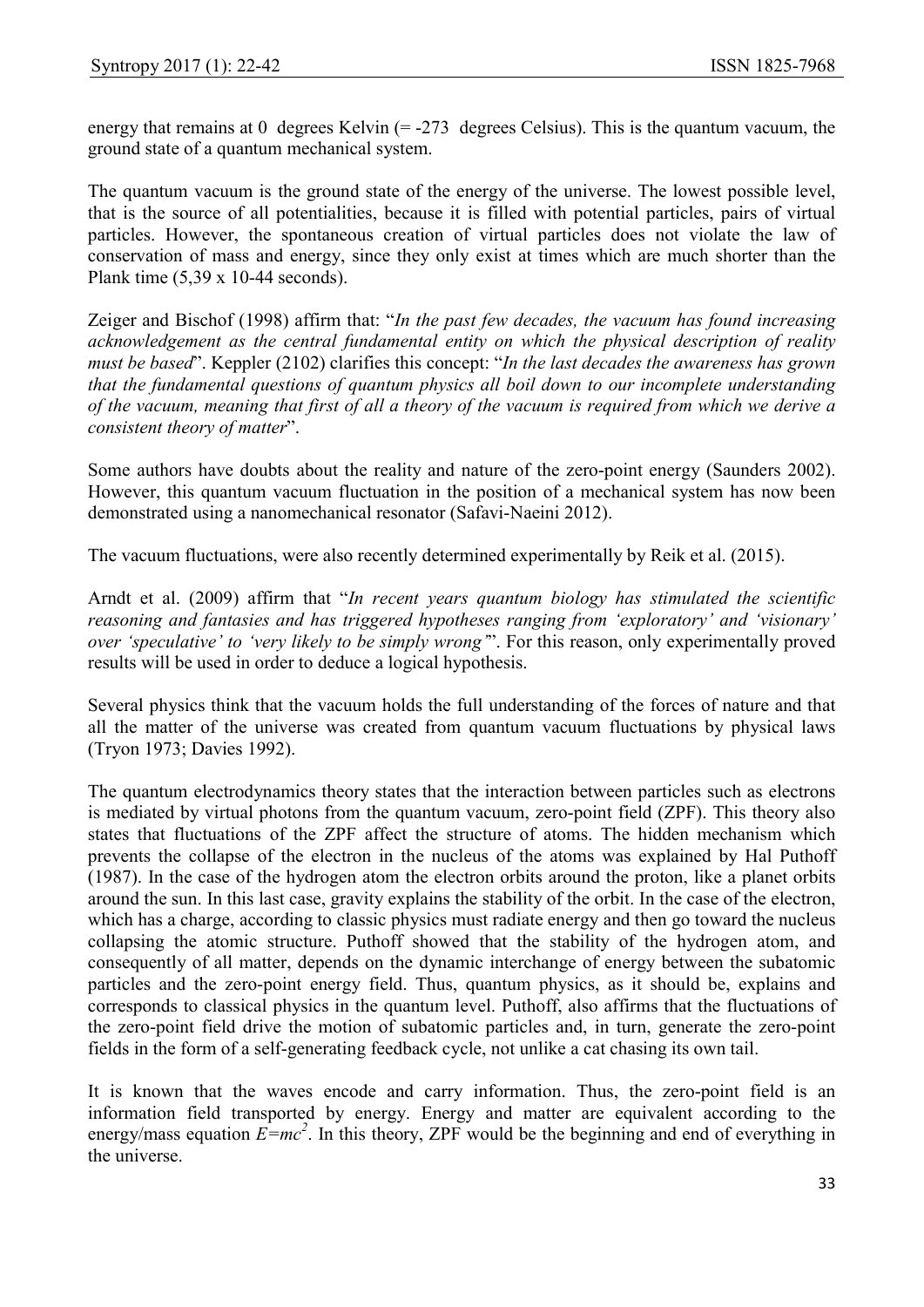A probably demonstration of the above-mentioned equation is found in the work of Durr et al. (2008), published in Science magazine on the determination of hadron masses and the comment of Kronfeld (2008) that the proton and neutron masses have been achieved in a 30-years effort of theoretical and computational physics and 200 trillion arithmetical calculation per second. The mass is given fundamentally by virtual gluons, which are the strong force, and virtual quarks and antiquarks, signifying that matter is vacuum fluctuations.

Single quantum fluctuations are not completely determined by physical laws and for this reason are denominated spontaneous. From this concept it is possible to assume that this spontaneity allows human freedom and the spontaneity of living organisms.

In this line of thought Grandpierre and Kafatos (2012) consider that the problem of biological causality led us to the quantum vacuum. They propose that biologically initiated vacuum processes can initiate physical processes when they interact with physical matter. In biology, there are biologically available energies corresponding to biological aims. It is known experimentally that subjective tools of mind like expectations and emotions can markedly modulate neurophysiological and neurochemical activities. This can be interpretable in the context of vacuum processes that are initiated by mental energies corresponding to mental decisions of the organism itself. However, spontaneous vacuum fluctuations are random but the biologically initiated vacuum processes are not random, since they are initiated by biological autonomy. Thus, biological autonomy generates biological aims that create vacuum processes and are transformed into physical forces.

Biological autonomy permits a divergence from a given initial state as a consequence of the freedom to decide about future states. However, biological phenomenon converges towards a prescribed final state (see the discussion about teleology in Grandpierre 2013).

Edward Tryon (1973) suggested a theory according to which the universe originated from quantum fluctuations. Something could arise from nothing if the process satisfies the law of conservation of energy. The total energy in the Fridman-Lemaître cosmological model is equal to zero, because the negative energy of the gravitational field that is negative is cancelled by the positive energy of the masses. As Heller (2009) explains: "In the deterministic classical physics this would be an impossibility, but it becomes possible if the initial state is a quantum vacuum".

Heller, discusses the Hartle and Hawking model based on the concept of the quantum function for the universe, and the integration over paths model, and concludes: "Above all we have to realize that the Hartle-Hawking model is not the cosmological application of a well-established theory of quantum gravitation, as we would like to be, but an extremely hypothetical attempt to make a provisional model stand in for such a theory".

### c) Surpassing the old paradigms about life evolution

The old paradigm was emphasized by the well-known Darwinist Ernst Mayr (1976) affirming in one of the best scientific magazines that the Darwinism revolution needed a new concept of God and a new basis for religion.

Now, we know that organisms alter their environment and that their environment constrains select organisms. "This connection indicates feedback between life and its environment" (Lenton 1998).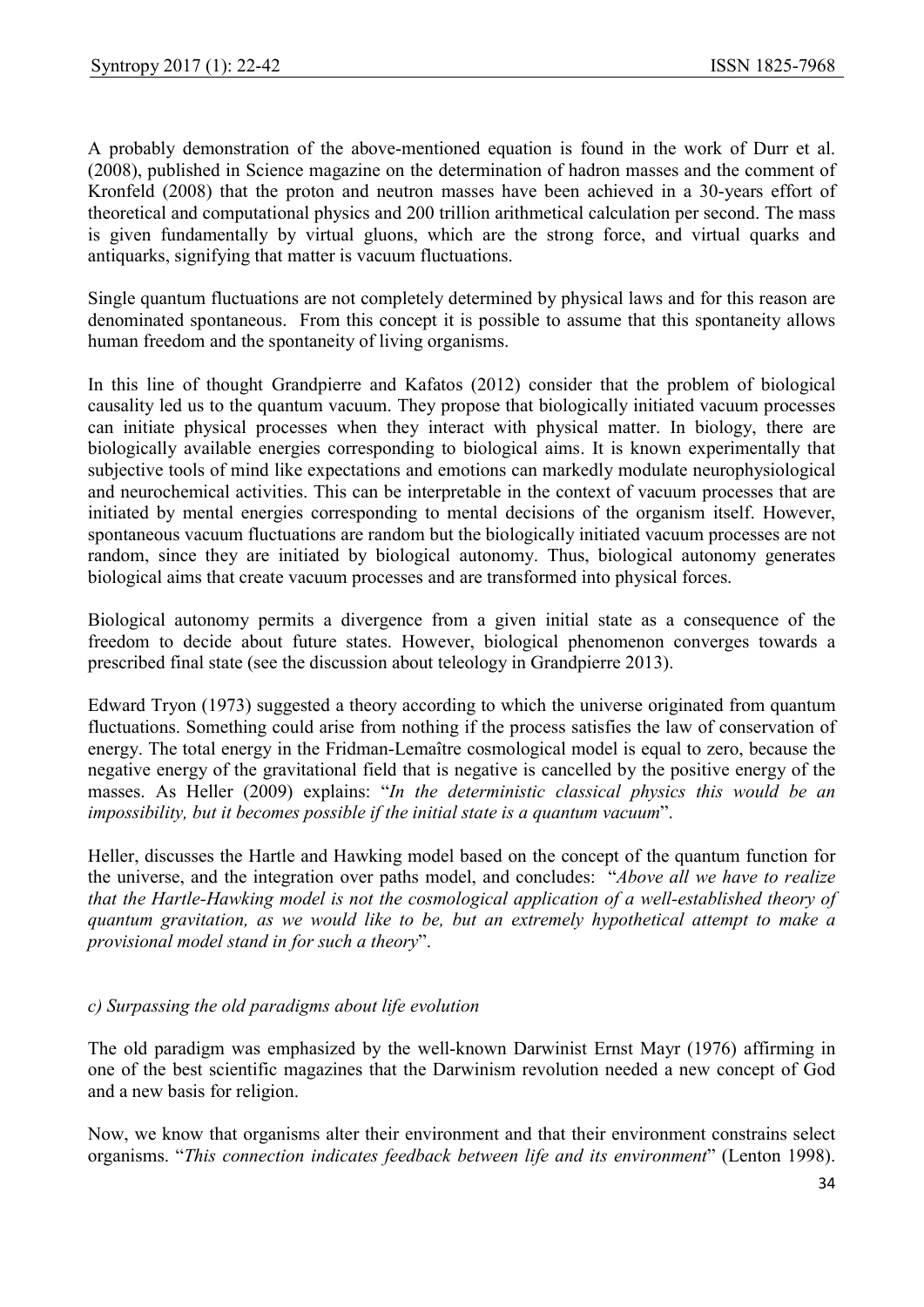Again the importance of feedbacks, that appear in Gaia theory. Lenton in his clear and well documented review affirms that the theory of Lovelock proposed that environmental constrains is by and for the biosphere due to the persistence of life in our planet, while the alternative view is that this persistence is just by luck and not by some form of self-regulation.

Now, since 1988 Cairns and his colleagues have demonstrated that mutations arise more frequently when the organism is under selective pressure. The environment not only selects among preexisting variants it also interacts with the organism in a way that generates variations on which selection acts, thus Thaler (1994) affirms that "If environmental influences affecting the generation of variation can become coherent with those affecting subsequent selection, then the conditions are ripe for the evolutionary bootstrapping of genetic intelligence".

Now, we know that the inheritance of acquired characteristic was demonstrated in the last few years. This evidence is also incompatible with the neo-Darwinism synthesis. Epigenetics, a field of genetics, is showing that Lamarck was correct and that some inheritable and reversible changes occur without a change in the DNA. Jablonka and Lamb (2008) have suggested that "These discoveries are clearly incompatible with the tenets of the Modern Synthesis, which denied any significant role for Lamarckian evolutionary processes. In view of the data that support soft inheritance, as well as other challenges to the Modern Synthesis it is concluded that that synthesis no longer offers a satisfactory theoretical framework for evolution biology".

Finally, the origin of life can be seen as a cosmic event, as it can be seen in the formation of our planet, where comets participate to the existence of water and some organic molecules that are necessary for life. As Loewenstein explained above, information gave place to the organization of the structure of our planet and then powered the feedbacks to a livelier space. With time, new feedbacks lead to more complex structures and to life.

How can we explain the origin of information? The most complex physical and biological theories are also more highly mathematical. Mathematics was considered the highest form of knowledge, because it provided exact results. Physics and biology with their complex experiments can produce errors giving inexact results and also different interpretations. However, the work of these sciences together, with time, will highlight the truth. My point of view is based on logical premises, experimental results and mathematical demonstrations.

### 3) The new paradigm about the universe

Two theories have revolutionized the understanding of physics in the 20th century: quantum mechanics and general relativity. Physics unconsciously follows the ontological real reductionism when it looks for the ultimate reality of the universe.

J. A. Wheeler (1996), a well-recognized scientist in quantum physics, writes about his it from bit hypothesis: "It from bit symbolizes the idea that every item of the physical world has at bottom-at very deep bottom, in most instances- an immaterial source and explanations… in short, that all things physical is information-theoretic in origin and this is a participatory universe".

In the same book Wheeler asks: Whose information? How does the vision of one world arise out of information-gathering activities of many observer-participants? He adopts four "no"s. Considering the fourth and last "no" Wheeler says: "If there are problems with the concept of time, they are of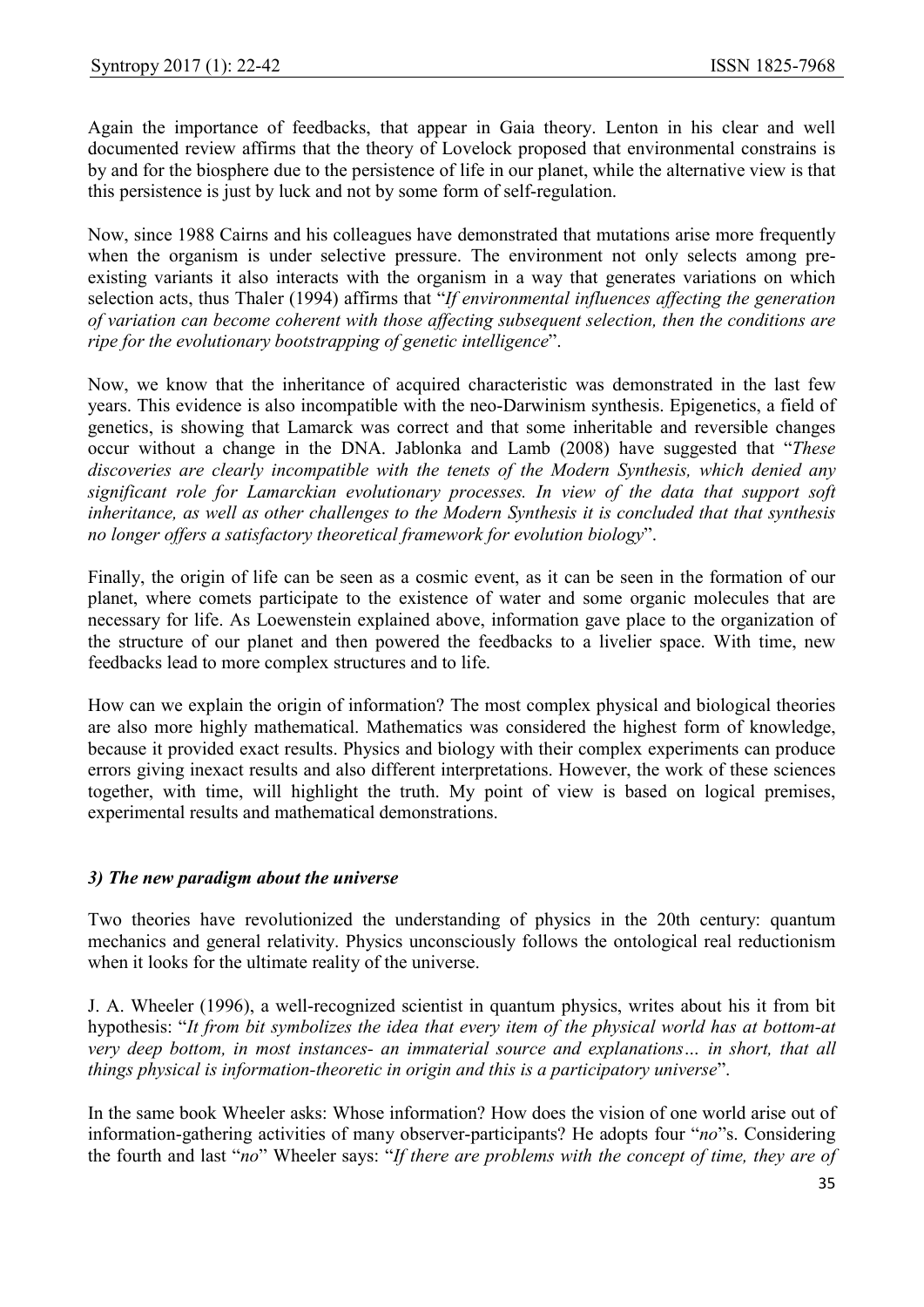our own creation! As Leibniz tells us …time and space are not things, but order of things." or as Einstein puts it "Time and space are modes by which we think, and not conditions in which we  $live<sup>''</sup>$ 

Quantum mechanics attempts to explain subatomic particles where time is universal and absolute, whereas Einstein general relativity posits that time is relative and a result of how space, time, and matter interact. According to this, large masses distort the geometry of the space-time. The problem is how to reconcile the absolute and relative notions of time supported by each theory.

A new vision in quantum gravity gives us an insight of how the problem of the time of general relativity and quantum mechanics can be solved. Fundamentally, the concept is that the universe, matter, space and time, arises from quantum bits (qubits) of information.

Seth Lloyd (2014) thinks that the universe is itself a quantum computer, thus he writes: "The universe computes. The computing universe is not a metaphor, but a mathematics fact: the universe is a physical system that can be programmed at its most microscopic level to perform universal digital computation".

However, W. Vedral (http://www.pbs.org/wgbh/nova/blogs/physics/2014/04/is-informationfundamental/) admits that the analogy with the computer is imperfect, write "The computation at which this cosmic computer is uniquely capable is that of computing its own evolution".

Nevertheless, we should be prudent. Recently, in the French version of Sci. Am., Juan Maldacena (2017), one of the most famous researchers in this subject, affirmed: "if the equivalence between black holes and entanglement is generalized, the spatial connections can implicate minuscule quantum structures that do not follow our usual vision of geometry. We do not yet know how to describe these structures, but the interactions of these structures, in some way and in some other, will give origin to space-time".

I have indicated that "The physical world of matter, is something that permits logic-mathematic information to enter in space and time. This information organizes the universe and is an intrinsic constitutive, irreducible and inseparable part of the physical reality" (Yunes 1995). Now, if the equivalence above mentioned is generalized, I should write that information creates the physical reality.

Besides, we can say that the first verse of the Gospel of John "In the beginning was logos" is a reality and so all materialisms should end.

In my comprehension, the new paradigm could be written as:

#### Information—logic-mathematics-laws of physics---matter-energy

In these last years we have observed the experimental demonstration of the conversion of information into energy (Toyabe et.al. 2010), the Maxwell demon feedbacks that do not affect the energy of the system but only the energy barriers between the system states. These are of a purely informational nature (Esposito and Schaller, 2012) as Maxwell demon in biochemical signal transduction of bacterial chemotaxis of Escherichia coli with feedbacks loop controller that utilizes information of individual molecules which enhances the robustness of the signal transduction against environmental noise (Ito and Sagawa 2015).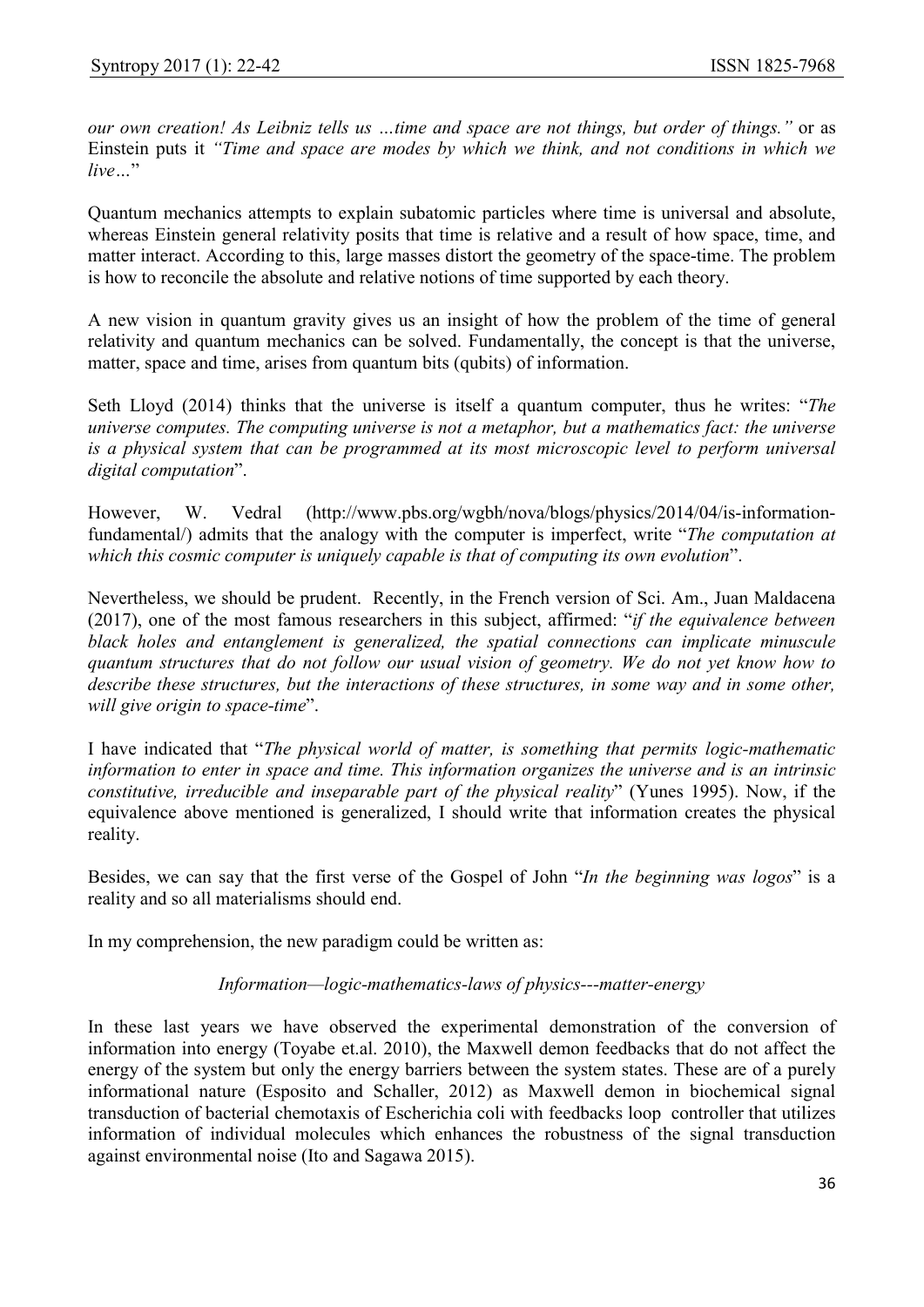The origin of life, where information is a fundamental component, is a problem without an adequate scientific solution. There is no known law of nature that can cause information to originate by itself. Mathematically Hoyle and Wickramasinghe (1984) have calculated the probability of a cell formation as 1x 10-40.000 showing that life does not have a chance to start.

But, as probability don't grant an absolute certainty, some scientists (progetto cosmo.altervista.org) suggest that the works of great authors as Godel, Turing, Chaitin and Von Newman show that some realities are irreducibly complex because they cannot be derived or calculated from a few rules or laws. Life is clearly an irreducible reality. The natural origins imply the reducibility of information contained in the biomolecules. This fact is mathematically impossible, so it is not possible a spontaneous origin of life.

As I have mentioned, Loewenstein considers information to be originated from an unknown source, and then with different feedbacks gives origin to biomolecules that lead to life. Nevertheless, life can originate only from life. According to Cantor the absolutely infinite sequence of numbers is an appropriate symbol of the absolute infinite, it is as symbol for the unlimited God. Nicholas of Cusa shows that infinity could be accessed by symbolic representation and asymptotic mathematics. Cantor realized this endeavor. This is the bridge between mathematics and theology.

On other hand, the mathematical information, that is immaterial, accessible in the real world, was the driving force of our brain-mind development (Yunes 2005). In this line of reasoning Hermann Weyl writes that mathematics lead to the infinite "purely mathematical inquiry in itself, according to the conviction of many great thinkers.... lifts the human mind into close proximity with the divine than is attainable through any other medium. Mathematics is the science of the infinite, its goal the symbolic comprehension of the infinite with human, that is finite, means" (Davis et al. 1995).

Other support to the Absolute is given by the neurosciences, quantum biology and quantum physics that are reveling that our bodies are not only physical-chemical systems, but also a resonating quantum system. These facts demonstrate that a form of non-local consciousness has a scientific basis. "Further, it demonstrates that certain spiritual or transcendental state of collective Oneness have a valid basis within the new scientific paradigm"

(from http://ervinjlazlo.com/forum/2010/7/12 quantum consciousness).

Yunes (2016) has shown that the evolution of the increasing cognitive capacities, in disparate ecological world variables and with different neural structures, are convergent towards the attractor which emits the converging advances waves, and at the same way specifies a property of this important attractor, the attractor is the source of information.

The Absolute infinite, that is alive, that has an infinite intelligence which provides power to the feedbacks, to reflect over same effects, to control or to stimulate or accelerate others when necessary, can generate life by the reflection principle, that establishes: if P is any describable property of the Absolute, then there must be something smaller than the Absolute that also has property P. Life can be originated where he believes necessary. Only a life being can give life.

In the evolution of the human mind the implicit learning will contact, with its attractor, the infinite source of information. This source must be the Absolute infinite of Cantor (Yunes, 2013). This fact is also supported by the nature of our brain that is the most powerful computer that new known. The human brain possesses about 100 billion neurons with roughly 1 quadrillion connections called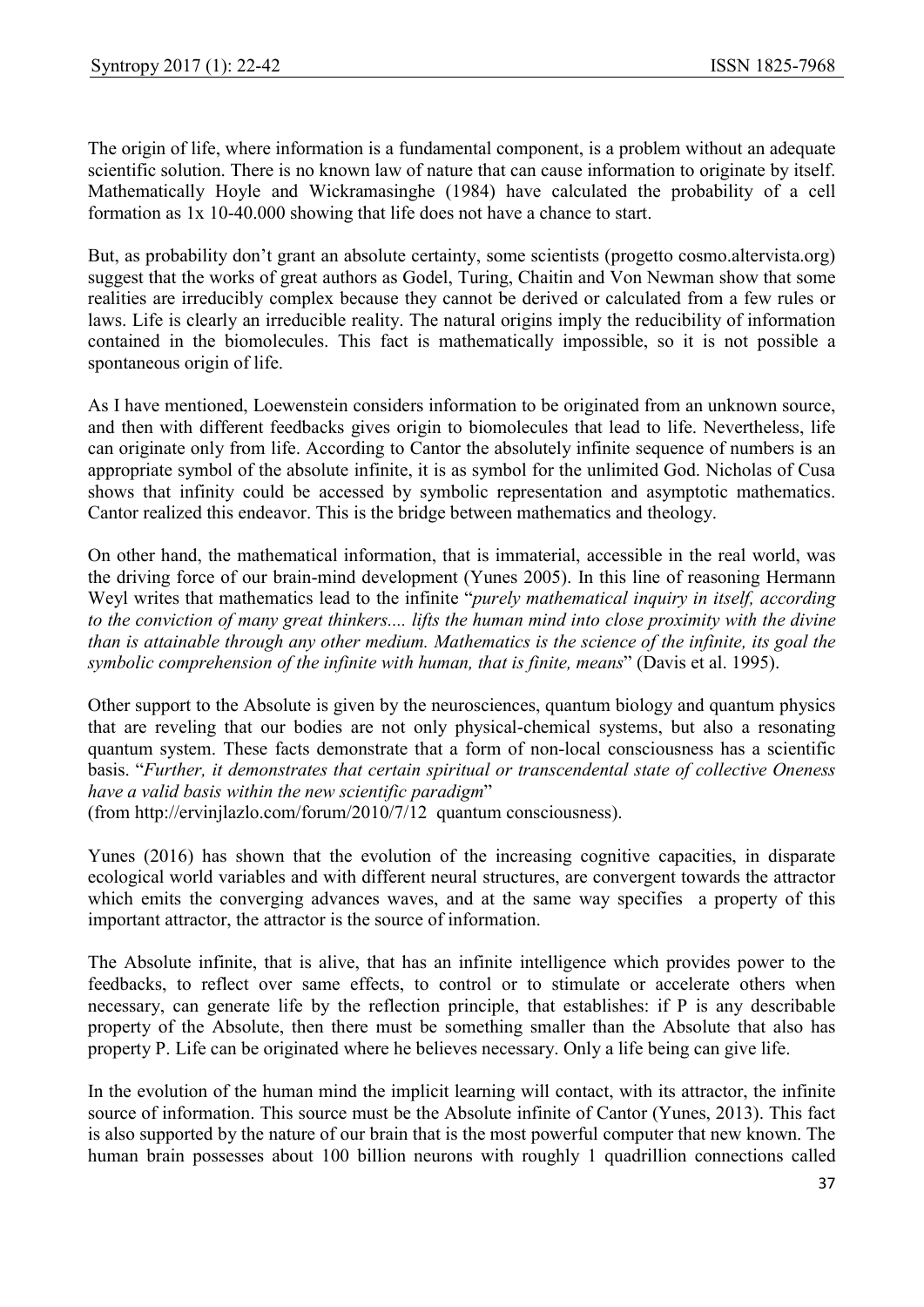synapses wiring these neurons together. The total number of synapses in a brain is roughly equal to the number of stars in 1.500 Milky Way galaxies (Micheva et.al. 2010).

According to professor Smith of Stanford University "A single human brain has more switches than all the computers and routers and Internet connections on Earth" (http://news.cnet.com/8301- 27083\_3-20023112-247.html) This fact signifies that the evolution of the complexity goes to infinity until it contacts it.

Besides, the much less developed brain of Chimpanzees, according to the anthropologist Jane Goodall (2005), show experiences, like wonder and awe of humans, when contemplate some marvel of nature.

Karl Jaspers a known German philosopher indicates that Nicolas Cusanus was one of the five most important thinkers of all time. One important concept of Nicolas Cusanus is that mathematics is the way of knowing God, it is then best tool to approach Truth. Mathematical finitude leads towards extra mathematical infinity and to the divine infinity. He liked mathematical analogies. He felt that in the infinite the opposites are reconciled as the "straight" and the "curved" in the circle, the infinite radius of the curved circumference becomes straight. In theology it is necessary to reconcile the transcendent and the immanent. He affirmed the role of mathematical symbols is that they tend to be univocal and part of a system that carries human certitude to its limits. In this sense he was a philosopher of our time.

According to Drozdek (1999), we are better than animals because we are capable to know numbers. Numbers have a divine status, since God himself used them when creating the universe. Numbers do not come from senses, the laws of numbers are eternal. Thus, how could a mutable body imprint in us eternal laws? The rational numbers are only reflections of the eternal, divine numbers which are in God, whereby the absolute is present in us.

Following the thought of Drozdek (1999), we can say that the Augustine idea of God surpasses the vision of other theologians, God encompasses infinity, himself not being infinite. Drozdek legacy is also found in the philosophy of George Cantor because we must realize that there is a great difference between an absolute infinity or an Absolute and the transfinite, the infinities in the world and in the mind. The transfinite is subject to change, or increase, and thus related to the finite (according to Cantor an infinite series of numbers can have a finite sum), while the absolute cannot be modified, cannot be mathematically determined. The absolute infinity is only God attribute.

The new paradigm appears now to be:

God source of information, and attractor-logic-math laws of physics-universe-complexityorganization and life-life evolution-man brain showing the brain going to infinity-GOD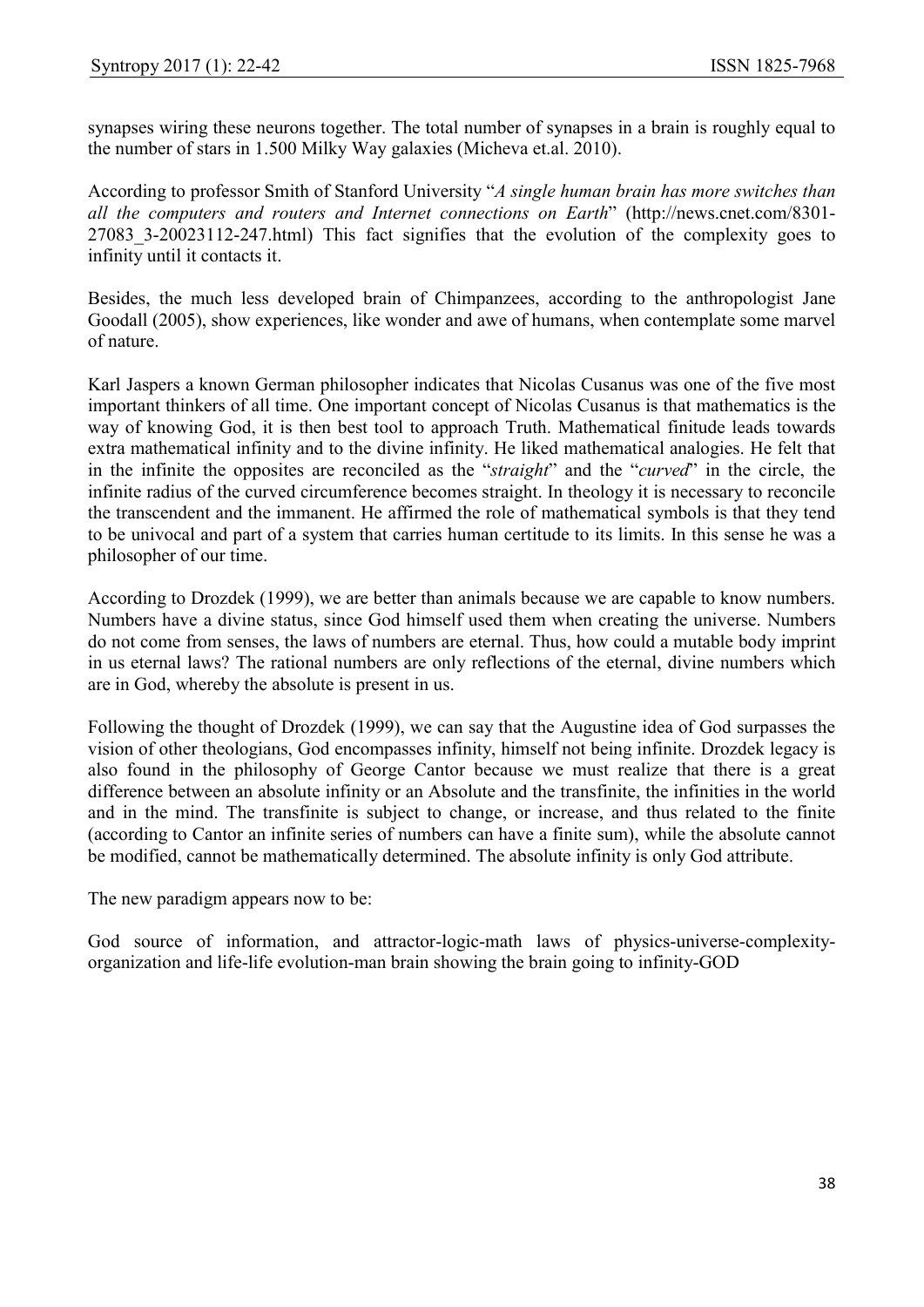## **REFERENCES**

- ABEL, D. L. The 'Cybernetic cut': progressing from description to prescription in systems theory. The open cybernetics and systemic Journal, 2, 252-62. 2008.
- ABEL, L. Moving 'Far from Equilibrium' in a prebiotic environment: The role of Maxwell's Demon in life origin in Genesis-in the Beginning Precursors of Life. Chemical Models and Early Biological Evolution. J. Seckbach ed. Elsevier, Dordrecht. 2012.
- ARNDT, M.; JUFFMANN, T.; VEDRAL, V. Quantum physics meets biology. HFSP Journal, 3, 386-400. 2009.
- ARON, U. Networks motifs: theory and experimental approaches. Nature Rev. Gen., 8, 450-60. 2007.
- ASPECT, A.; DALIBARD J.; ROGER F. Experimental test of Bell's inequalities using timevarying analyzers. Phys. Rev. Lett. 49, 1804-07. 1982.
- BEN JACOB, E.; AHARONOV, Y.; SHAPIRA Y., Bacteria harnessing complexity. Biofilms, 1, 239-63. 2004.
- COHEN, I.R.; ATLAN, H.; EFRONI, S. Encyclopedia of life sciences. J. Wiley & Sons Ltd. 2009.
- CONANT, G.C; WAGNER, A. Convergent evolution gene circuits. Natura Genetics, 34, 264-66. 2003.
- CRAMER, J.G. Quantum nonlocality and the possibility of superluminal effects. Proc. of the NASA breakthrough Propulsion physics workshop 12-14. 2009.
- DAVIES, P. The Mind of God. The Scientific Basis for a Rational World. NY: Touchstone, 1992.
- DAVIS, P. J.; HERSH, R.; MARCHISOTTO, E.A. The Mathematical Experience. USA: Birkhauser. 2 ed. 1995. 116p.
- DI CORPO, U.; VANINI, A. Advanced Waves and Quantum Mechanics. Syntropy 1, 74-81. 2010.
- DROZDEK, A. Beyond Infinity: Augustine and Cantor. First Philosophical Quaterly, 39, 35-46. 1999.
- DUPRÉ, J. It is not possible to reduce biological explanations to explanations in chemistry and/or physics. in Contemporary debates in philosophy and biology. AYALA, F.J.; ARP, R. eds. Wiley-Blackwell, UK, 2010.
- DURR, S. et. al. Ab initio determination of Light Hadron Masses. Science, 322, 1224-27. 2008.
- EIGEN, M. Steps Towards Life: A Perspective on Evolution. Oxford Univ. Press, Hong Kong. 1992.
- ESPOSITO, M.; SCHALLER, G. Stochastic Thermodynamics for 'Maxwell demons' feedbacks. Europhysics Lett. 99. 2012.
- FARHADI, A. Non-chemical distant cellular interactions as a potential confounder of cell biology experiments. Frontiers in Physiology 5, 1-9. 2014.
- FROHLICH, H. Long range coherence and energy storage in biological systems. Int. J. Of Quantum Chm II 641-49. 1968.
- GOODALL, J. Primate spirituality in Encyclopedia of Religion and Nature, B. Taylor (ed.). NY: Themes Continuum. 2005.
- GRANDPIERRE, A. The fundamental principles of the universe and the origin of physical laws. Ultimate Reality and Meaning 25, 127-147. 2002.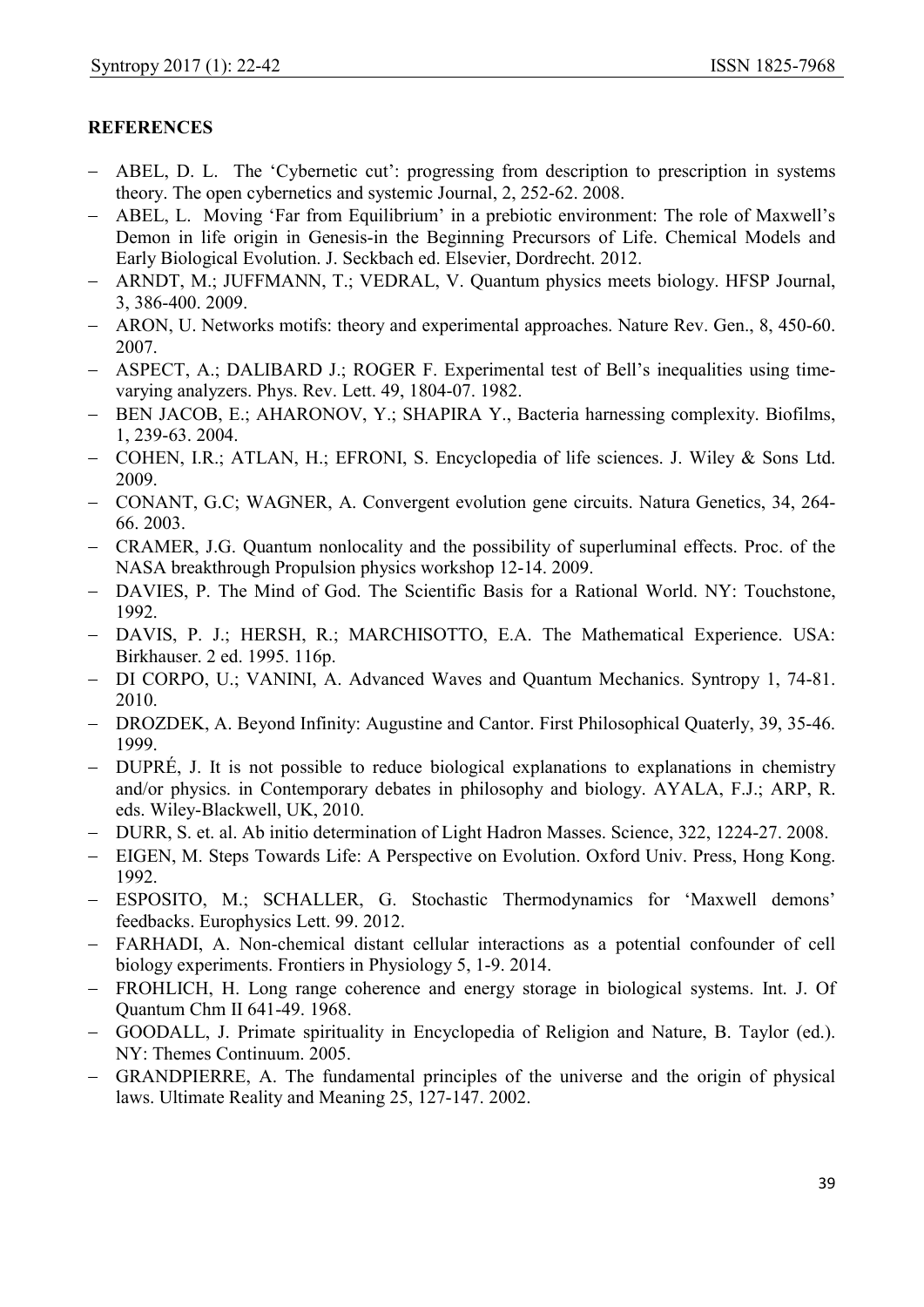- GRANDPIERRE, A. in SECKBACH, J. AND GORDON, R. (eds.). Divine Action and Natural Selection: Questions of Science and Faith in Biological Evolution. Singapore: World Scientific Pub. Co. 2008.
- GRANDPIERRE, A.; KAFATOS, M. Biological Autonomy. Philosophy Study, 2, 631-49. 2012.
- GRANDPIERRE, A.; KAFATOS, M. Genuine Biological Autonomy: How can the Spooky Finger of Mind Play on the Physical Keyboard of the Brain? In HANNA, P. (ed.) An Anthology of Philosophical Studies, 7, 83-98. 2013.
- HELLER, M. Ultimate explanations of the universe. Berlin: Springer. 2009.
- HO, M. W. The biology of free will. J. of Consciousness Studies, 3, 231-44.1996.
- HOYLE, F.; WICKRAMASINGHE, C. Evolution from Space. USA: Simon and Shuster. 1984.
- ITO, S.; SAGAWA, T. Maxwell demon in biochemical signal transduction with feedbacks loop. Nature Commun. 6, 7498. 2015.
- IVES, J.A. et. al. Ultraweak photon emission as a non-invasive health assessment: a systematic review. PLoS ONE, 9:87401, 2014.
- JABLONKA, A. LAMB, M.J. Soft inheritance: Challenging the Modern Synthesis. Genetics and Molecular Biology, 31, 389-95. 2008.
- KARAKOSTAS, V. Forms of Quantum No Separability and Related Philosophical Consequences. J. Gene. Philos. of Sci 35, 283-312. 2004.
- KAWADE, Y. A molecular semiotic view of biology. interferon and 'homokine' as symbols. Riv. Biol., 85, 71-8. 1992.
- KELPPNER, D.; JACKIW, R. Quantum theory is the most precisely tested and most successful theory in history of Science. Science, 289, 893-98. 2002.
- KEPPLER, J. A Conceptual Framework for Consciousness Based on a Deep understanding of Matter. Philosophy Study, 2, 689-703. 2012.
- KIM, D.; KWON, Y.K.; CHO, K.H. Coupled positive and negative feedback circuits form an essential building block of cellular signaling pathways. BioEsays, 28, 85-90. 2006.
- KONEV, S.V.; LYSKOVA, T.; NISENBAUM, G. Very weak bioluminescence of cells in the ultraviolet region of the spectrum and its biological role. Biophysics 11, 410-13. 1966.
- KORZENIEWSKI, B. Cybernetic formulation of the definition of life. J. theor. Biol, 209, 275-286. 2001.
- KORZENIEWSKI, B. Confrontation of the cybernetic definition of a living individual with the real world. Acta Biotheoretica, 53, 1-28. 2005.
- KORZENIEWSKI, B. Formal similarities between cybernetic definition of life and cybernetic model of self-consciousness: universal definition/model of individual. Open J. Philosophy 3, 314-328. 2013
- KOSHLAND JR., D.E. The seven pillars of life. Science, 295, 2215. 2002.
- KRONFELD, A. The Weight of the World is Quantum Chromodynamics. Science, 322, 1198-1199. 2008.
- KURIAN, P.; DUNSTON, G.; LINDESAY, J. Does quantum entanglement in DNA synchronize the catalytic centers of type II restriction endonucleases? Biological Physics, arXiv:1403.5342 [physics.bio-ph]. 2014.
- KWON, Y.K.; CHO, K.H. Boolean Dynamics of Biological Networks with Multiple Coupled Feedback Loops. Biophys. J., 92, 2975-81. 2007.
- LASZLO, E. The Connectivity Hypothesis. State University of N. York Press USA 2003)
- LAZCANO, A. Towards an evolutionary definition of life: implications for the understanding the origin of living systems. Space Sci. Rev., 135, 5-10. 2008.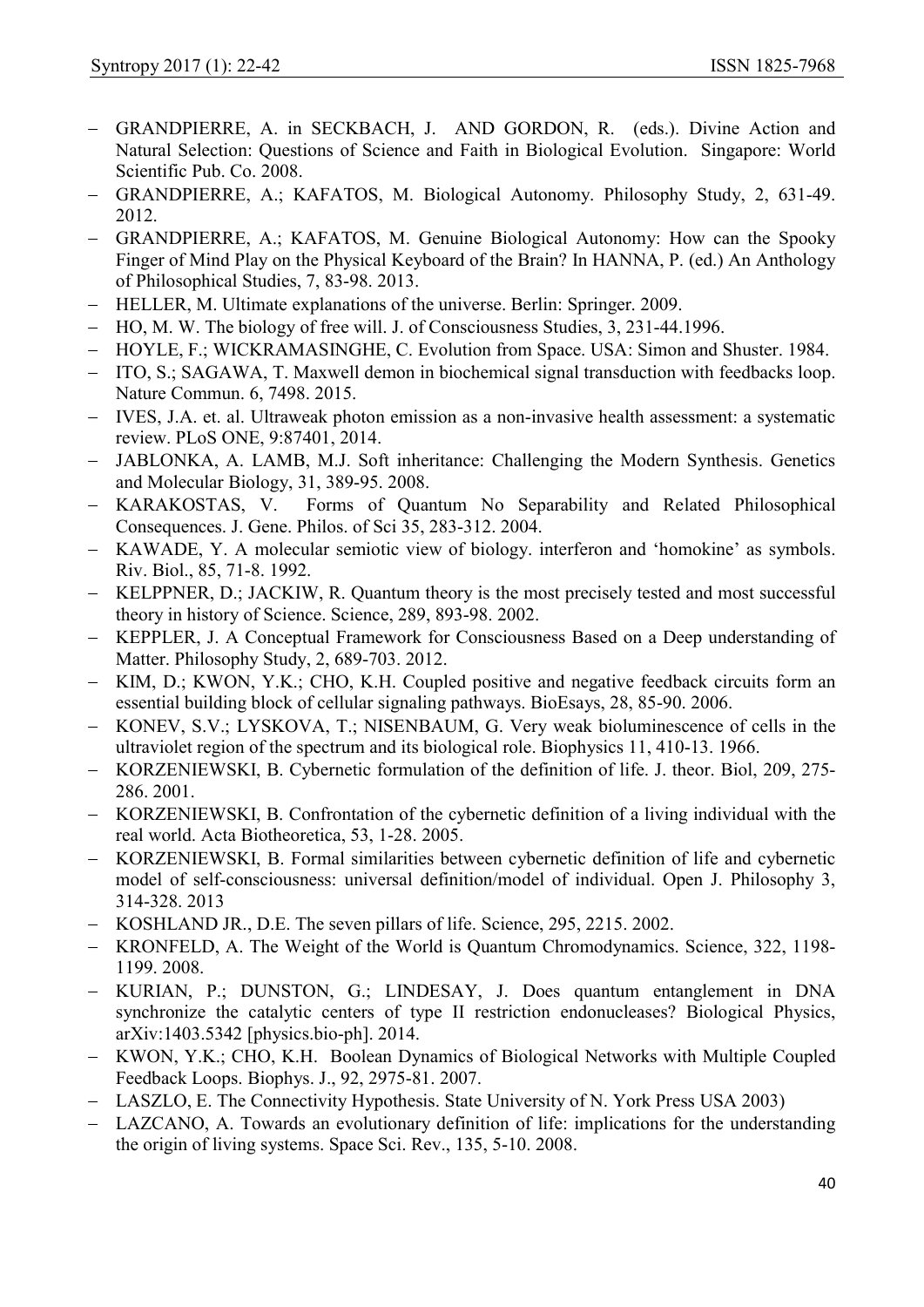- LENTON, T. M. Gaia and natural selection. Nature, 394, 439-47. 1998.
- LI, F. et al. The yeast cell-cycle network is robustly designed. PNAS, 101, 4781-86. 2004.
- LLOYD, S. The computational universe. In DAVIES, P.; GREGERSEN, N.H. (eds.). Information and the nature of reality. UK: Cambridge Univ. Press. 2014.
- LOEWENSTEIN, W. R. The Touchstone of Life. Oxford Univ. Press, USA. 1999.
- LSHAM, C.J. Lectures on Quantum Theory. Mathematical Structural Foundations. Imperial College Press, London.1995.
- LUISI, P. L. About Various Definitions of Life. Origin of Life and Evolution of the Biosphere 28, 613-622. 1998.
- MALDACENA J. 'L'intrincation quantique est-elle un trou de ver?" Porla Science n° 475, 29- 35, 2017
- MAYE, A.; HSIEH, C.; SUGIHARA, G.; BREMBS, B. Order in spontaneous behavior. PLoS ONE, 2(S), e443, doi10137. 2007.
- MAYR, A. The Nature of Darwinian Revolution. Science, 176, 981. 1976.
- MAYR, E. ls biology an autonomous science? In MAYR, E. (ed.). Toward a new Philosophy of Biology. Part l. Harvard Univ. Press. 1988.
- MCINTOSH, A. Information and Entropy-Top-down or Bottom-up Development of living systems. International J. of Design & Nature and Ecodynamics, 4, 351-385. 2009.
- MCTAGGART, L. The Field. The quest for the secret force of the universe. USA: Harper. 2008.
- MICHEVA, K.D. Single Synapse analysis of a Diverse Synapse Population. Proteomic Imaging Methods and Markers. Neuron 68, 639-653. 2010.
- NOBLE, D. Biophysics and systems biology. Phil. Trans. R. Soc. 368, 1125-39. 2010.
- NOBLE, D. Physiology is rocking the foundations of evolutionary biology. Exp. Physiol. 98, 235-43. 2013.
- PUTHOFF, H. Ground state of hydrogen as a zero-point-fluctuation-determined state. Physical Rev D, 35, 3266-70. 1987.
- RAJA, S. The neuronal basis of spontaneous flight behavior in Drosophila. 13/06/2013. Tese. Freie Universität Berlin. Berlin, junho de 2013.
- REIK, C. et al., Direct sampling of electric-field vacuum fluctuations. Science, 350, 420-23. 2015.
- SAFAVI-NAEINI, A.H. et al. Observation of Quantum Motion of a Nanomechanical Resonator. Phys Rev. Lett.,108, 033602. 2012.
- SAUNDERS. S. Is zero-point energy real? In KUHLMANN M., LYRE H., WAYNE A. (eds.). Ontological Aspects of Quantum Field. Singapore. 2002.
- SCHRODINGER, E. What is life. Cambridge University Press. 1944.
- TAPP, C. Absolute infinity -A Bridge Between Mathematics and Theology in TENNANT, N. (ed.). Foundational Adventures. London: London College Pub. 2012.
- THALER, D.S. The evolution of Genetic Intelligence. Science, 264, 224-25. 1994.
- THEISE, N.D.; KAFATOS, M.C., Sentience Everywhere: Complexity theory, Panpychism & the Role of Sentience in Self- organization of the universe. Journal of Consciousness Exploration& Research, 4, 378- 90. 2013.
- TOYABE, S. et al. Experimental demonstration of information-to-energy conversion and validation of the generalized Jarzynski equality. Nature Physics, 6, 988-992. 2010.
- TRYON, E.P. Is the Universe 3 Vacuum Fluctuation? Nature, 246, 396-97. 1973.
- TU Z. Biology by numbers. In Introduction to biological physics: www.tuzc.org. Acessed in july, 2017.